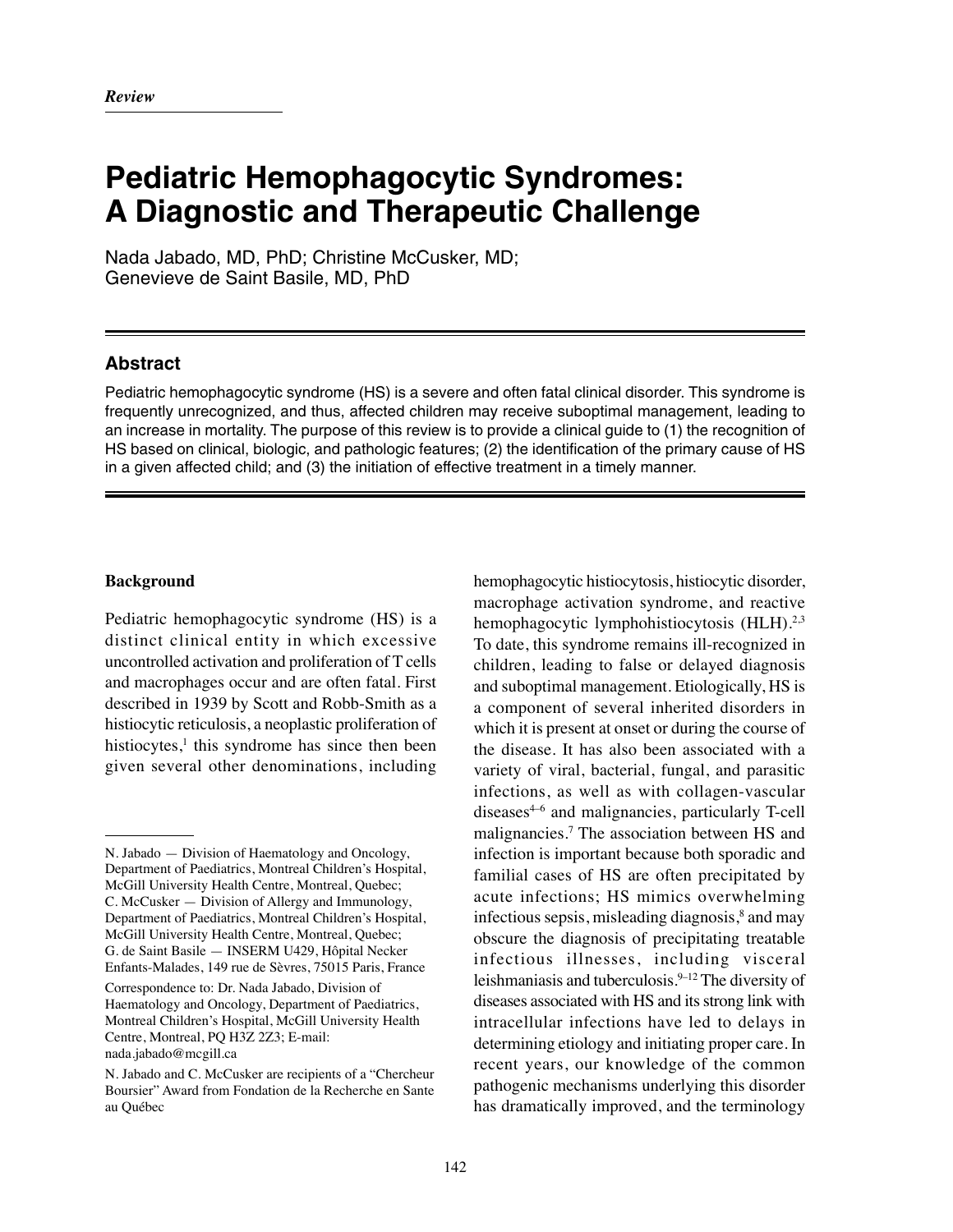and classification of disorders associated with HS are under revision. This review aims to provide clinicians with

- 1. a definition of HS as a clinical and biologic entity that will help with the recognition of this syndrome in an affected child and the initiation of proper management;
- 2. a classification of potential diseases leading to HS, based on our current knowledge of their molecular defects and providing the current means of establishing a molecular diagnosis; and
- 3. a brief overview of available treatment options, based on our understanding of disease mechanisms.

# **Recognizing HS**

#### *Etiopathogenesis*

In response to infection, innate and adaptive elements of the immune system act in concert to clear the pathogen and generate memory cells of adaptive immunity.13,14 In a physiologic (normal) situation, triggering of the immune system by an intracellular organism leads to transient activation and expansion of the lymphohistiocytic compartment. Transient production of interferon- $\gamma$  $(INF-\gamma)$  leads to transient expansion and activation of both the lymphocyte and macrophage compartments. The intensity of the immune response depends on the type of infecting antigen, its structure, dose, localization, and duration of infection in the host.15 Once the initial infection has been cleared, control of the response in normal individuals results in contraction of the immune system and a return to baseline for both lymphoid and macrophage lineages, with generation of a few memory T and B cells (Figure 1A). Homeostasis of the immune system is impaired in diseases that lead to HS. Whether the underlying primary defect is in the lymphocyte or in the macrophage compartment, uncontrolled expansion and activation of mostly CD8+ lymphocytes and macrophages occur, leading to an unending positive feedback loop on both cell lineages. T cells continuously produce INF- $\gamma$  and tumour necrosis factor- $\alpha$  (TNF- $\alpha$ ), which in turn continuously activate and induce the proliferation of T cells and activate macrophages. Activated macrophages expand and infiltrate the reticuloendothelial tissues (including bone marrow, liver, spleen, and lymph nodes, which can result in organomegaly $)^3$  and the perivascular structures of the brain, inducing central nervous system (CNS) involvement.<sup>16–18</sup> These activated macrophages avidly phagocytose all nearby hematopoietic lineages, including red blood cells (hence the term "hemophagocytosis"), granulocytes, and platelets (see Figure 1B). They produce cytokines, including interleukin (IL)-1, TNF- $\alpha$ , and IL-6.19 High levels and prolonged production of these cytokines result in fever, hemodilution with hyponatremia, hypertriglyceridemia, and coagulation abnormalities. Also, oversecretion of IL-18 by monocytes in patients with HS has been described<sup>20</sup> and may further enhance TNF- $\alpha$  and IFN- $\gamma$  production by T lymphocytes and natural killer (NK) cells as well as induce Fas ligand expression on lymphocytes, enhancing their cytotoxic effect. Increased serum levels of soluble Fas ligand, which can trigger apoptosis in such Fas-expressing tissues as the kidney, liver, and heart, are also seen in HS and may result in organ failure through increased apoptosis of cells in these tissues. $21$ 

In summary, HS results from the failure of down-regulating and limiting a T helper 1 (Th1)–type immune response after it is triggered. This may occur, as detailed below, through intrinsic cytotoxic T-cell and NK-cell dysfunction in patients such as is seen in hereditary forms or in rheumatoid arthritis, impairing the host ability to control underlying infectious triggers; or, alternately, it may occur through ongoing stimulation of a Th1 immune response that drives a continued expansion of the immune reaction, such as is seen in persistent infection or in malignancies.

# *The Cytotoxic Granule-Mediated Cell Death Pathway*

The molecular characterization of several inherited disorders leading to HS in the past 5 years has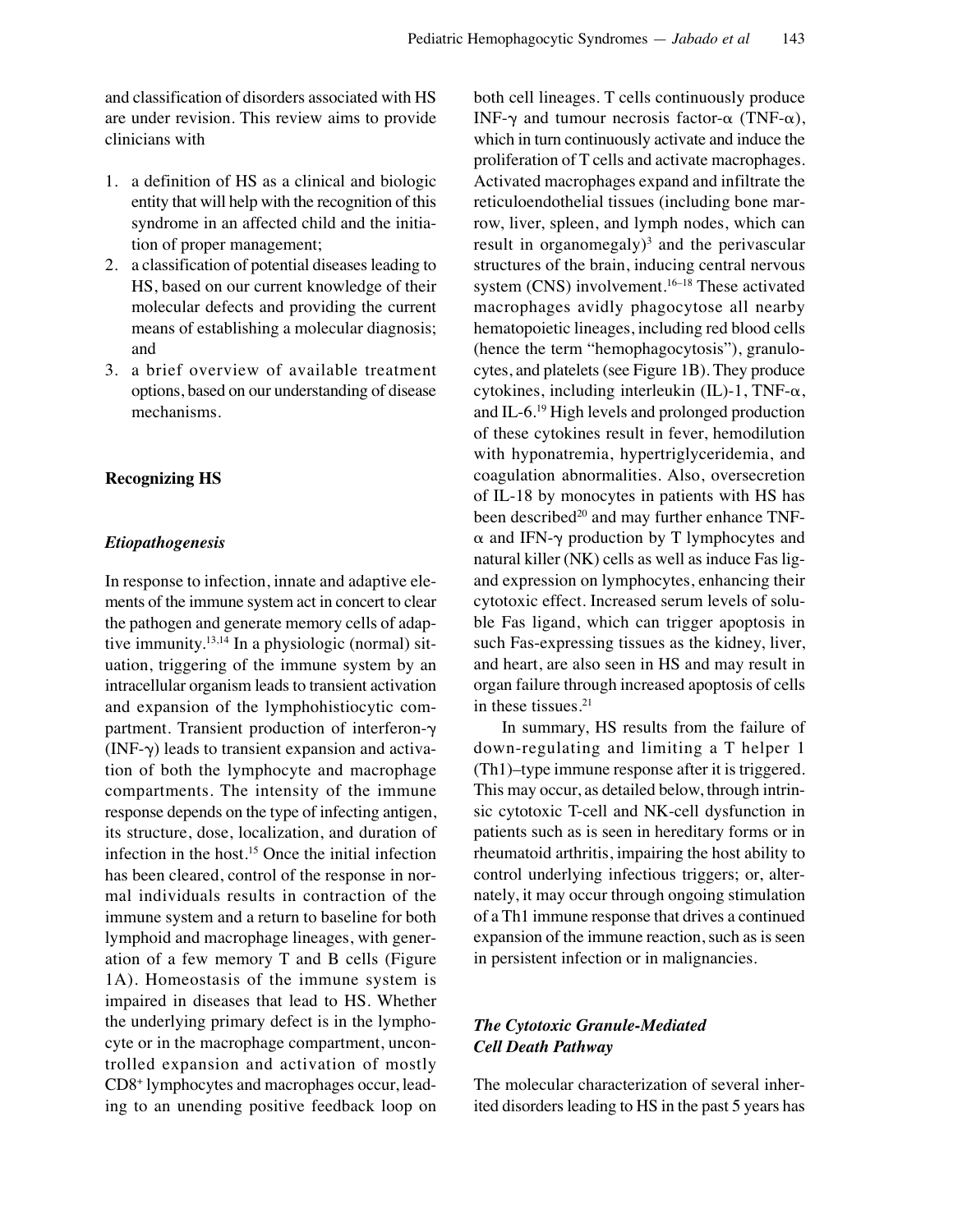

**Figure 1** Schematic overview of antigen specific CD8+ T-cell response in a normal individual (*A*) and in a patient with hemophagocytic syndrome (*B*). In response to an infectious trigger, antigen-specific CD8+ T cells transiently undergo massive expansion, use cell-mediated cytolysis, and produce interferon- $\gamma$  (IFN- $\gamma$ ). After pathogen clearance, this immune response is self-limiting and most cells die, leaving a reduced number of memory T and B cells. During the course of hemophagocytic syndrome, uncontrolled expansion of antigen-specific effectors occurs. Activated lymphocytes secrete high levels of INF- $\gamma$  and induce a feedback loop on macrophage and T cells, which continuously activate each other and expand. High levels of inflammatory cytokines are secreted, including IFN $\gamma$ , tumour necrosis factor- $\alpha$ , interleukin (IL)-1, IL-6, and IL-18. Activated macrophages phagocytose bystander hematopoietic cells (hemophagocytosis). Activated lymphocytes and macrophages infiltrate various organs, resulting in massive tissue necrosis and organ failure.

revolutionized our understanding of HS. Genes associated with inherited forms of HS are part of the cytotoxic granule-mediated cell death pathway and shed light on a previously unsuspected role for this pathway in lymphocyte homeostasis.13

The granule exocytosis cytotoxic pathway is a rapid, powerful, and iterative mechanism adapted to the killing of infected cells.<sup>13,22-24</sup> Cytotoxic T lymphocytes (CTLs) and NK cells contain cytoplasmic lysosomes that can undergo regulated secretion in response to external stimuli. These lysosomes contain perforin (the central protein for CTL-mediated killing), granzyme, and other granule components. In resting CTLs, these cytotoxic granules move back and forth along microtubules by means of kinesin- and dynein-based motors but often cluster around the microtubule organizing centre (MTOC) in the absence of external stimuli (Figure 2A). Granule secretion is triggered by the recognition of a target cell via the T-cell receptor and/or other receptors yet to be identified at the plasma membrane of the CTLs and NK cells. Within the CTL, the MTOC moves from a perinuclear region to the contact site, repolarizing the microtubule network toward the target cell within minutes of target cell recognition. Granules migrate along microtubules to the area of cell contact in a coordinated process and fuse with the plasma cell membrane, creating an immunologic synapse (Figure 3; see also Figure 2A). Their components are secreted into the intracellular junction, and perforin and granzyme cooperate to mediate apoptosis of the target cell within 5 minutes of receptor engagement. Not all granules are exocytosed, and the remaining granules are ready for new target interaction and killing. The immunologic synapse is a distinct topologic re-arrangement of cell surface proteins formed by a ring of adhesion proteins (leukocyte function–associated antigen 1 and talin) surrounding a central domain containing a patch of signalling proteins and a distinct secretory domain in which granule exocytosis occurs.

The fact that all hereditary forms of HS have defects of cytotoxic T- and NK-cell function strongly suggests that dysfunction of this subset of lymphocytes likely plays a key role in all forms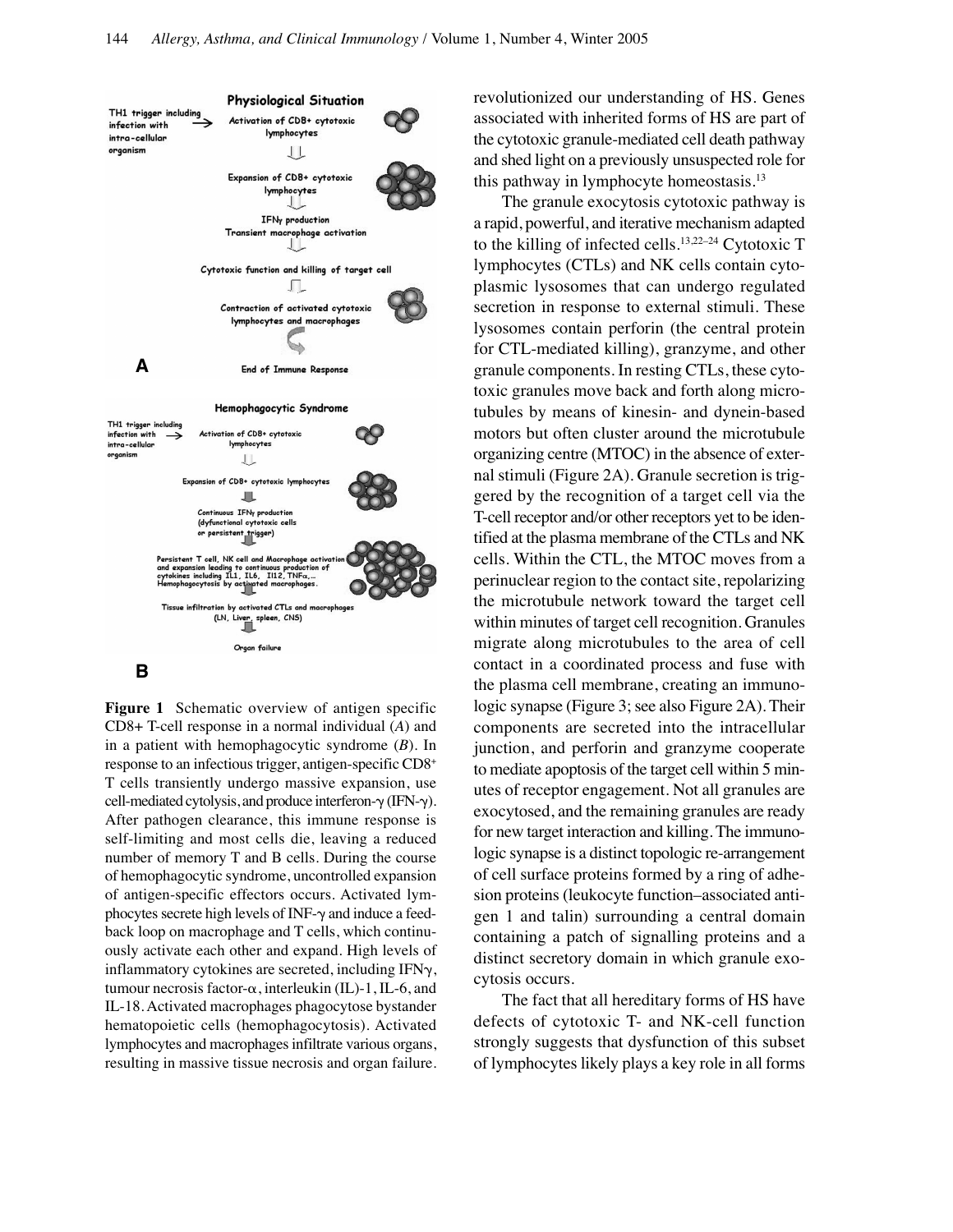

**Figure 2** Cytotoxic granules in wild-type cytotoxic T lymphocytes (CTLs) and in CTLs from patients with genetic defects. *A,* Illustrations of the distribution of cytotoxic granules on microtubules (*lines*) in a resting human CTL (*left panel*). Perforin and granzyme are represented as *red and green circles* inside granules; one granule of each only is shown for clarity. After a CTL encounters a target cell, cytotoxic granules polarize and move along microtubules (*middle panel*) to the microtubule organizing centre (in *blue*), which migrates to the immunologic synapse and induces apoptosis of the target cell after the endocytosis of cytotoxic granules in its cytoplasm (right panel). *B,* Illustration of images of CTLs from patients lacking Lyst (Chédiak-Higashi syndrome), MUNC13-4 (FHL3), or RAB27A (Griscelli syndrome 2) conjugated with target cells.

of HS, whether they are acquired or inherited. Important, the hereditary forms clearly show us that *T cells and NK cells are the trigger for HS*, and gaining better control of T- and NK-cell activation is the best way to manage and control the disease.

#### *Clinical, Biologic, and Pathologic Features*

The clinical presentation of HS is generally acute and dramatic (Table 1). Typically, patients become acutely ill with the sudden onset of a high and unremitting fever. Splenomegaly is the second most common clinical finding and can be associated with hepatomegaly, lymphadenopathies, jaundice, and CNS symptoms including confusion, seizures, and (more rarely) focal deficits. A maculopapular skin rash and abdominal distension have also been described. These clinical findings are suggestive of acute viral infections such as Epstein-Barr virus (EBV) infection,



**Figure 3** Schematic representation of cytotoxic granule exocytosis and target killing following target recognition by cytotoxic T lymphocytes (CTLs) or natural killer (NK) cells) Recognition of a peptide–major histocompatibility complex class I molecule presented by a target cell induces activation of cytotoxic lymphocytes (CTLs and NK cells). After cell conjugate formation, activated lymphocytes polarize their lytic granules toward the cell-to-cell contact, organized as an immunologic synapse. RAB27A is expected to promote the terminal transport and/or the docking step of the cytotoxic granules at the immunologic synapse. For its function, RAB27A potentially associates with unknown effectors and with MUNC13-4. MUNC13-4 functions as a priming factor, allowing cytotoxic granules to reach a fusion-competent state before membrane fusion and granule secretion occur. In 30% of patients with familial hemophagocytic lymphohistiocytosis (FHL), cytotoxic granules are defective in their functional perforin content (FHL2); in another 30% of the patients, cytotoxic granules are defective in their priming state and thus secretion (FHL3). Defective RAB27A in patients with Griscelli syndrome 2 impairs terminal transport and thus exocytosis of the lytic granule contents. X-linked lymphoproliferation and polymerization of perforin are represented with a *question mark* because there is no experimental proof that they act as represented in this scheme.

*Cytomegalovirus*infection, or viral hepatitis, and the diagnosis is further complicated by the association of these infections with HS.25,26 Biologic alterations include cytopenia, especially anemia and thrombocytopenia. Liver dysfunction, hypertriglyceridemia, hyponatremia, hypofibrinogenemia, and elevated ferritin levels can also occur. Uncontrolled proliferation of T cells exhibiting the activation markers CD25 and human leukocyte antigen (HLA) class II and activation of macrophages that phagocytose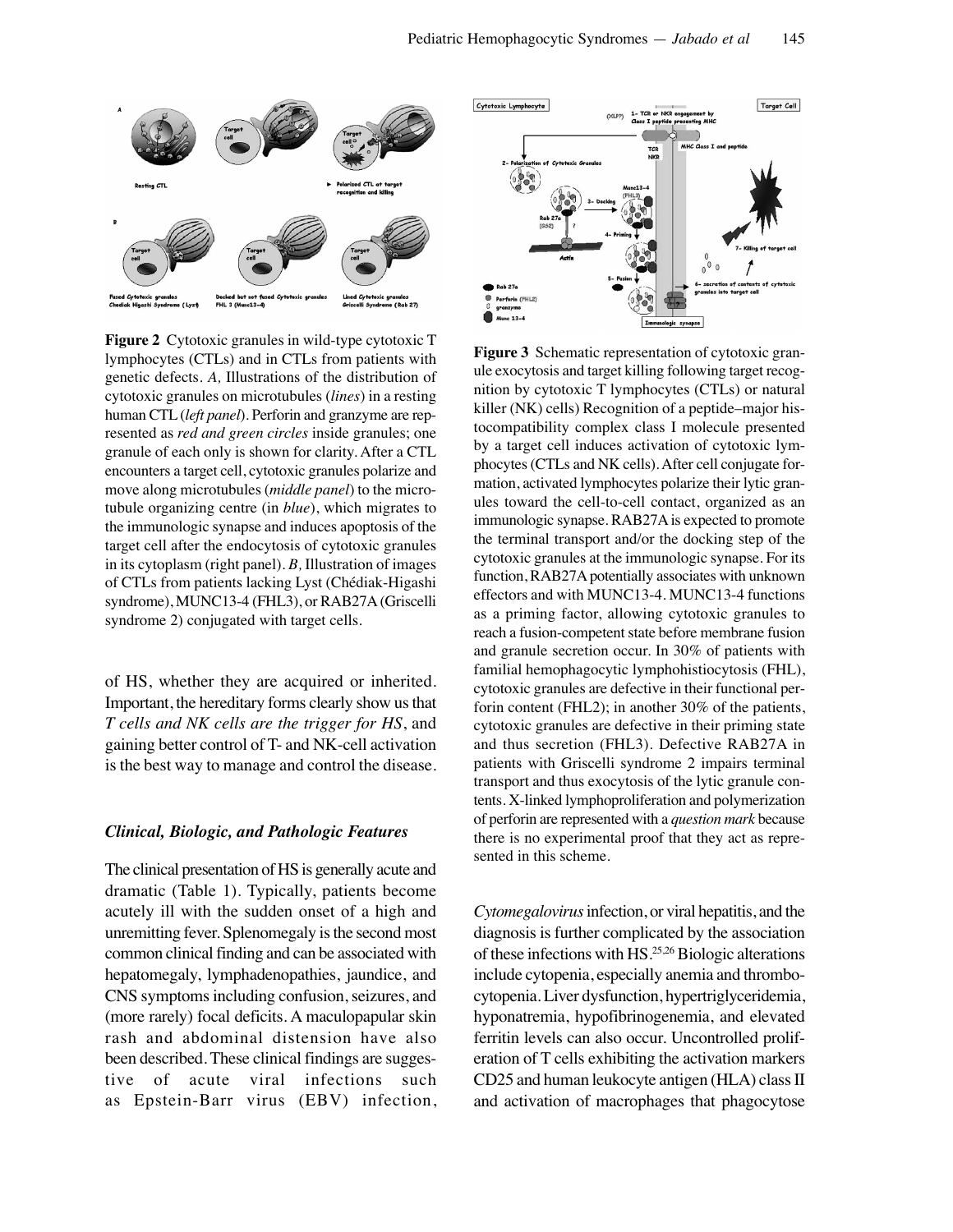| Table 1                                                             |                                                                    |  |
|---------------------------------------------------------------------|--------------------------------------------------------------------|--|
| <b>Clinical features</b>                                            | $\%$                                                               |  |
| Fever                                                               | 80-100                                                             |  |
| Splenomegaly                                                        | 55-100                                                             |  |
| Hepatomegaly                                                        | 45-97                                                              |  |
| Lymphadenopathies                                                   | $17 - 52$                                                          |  |
| Rash                                                                | 19-65                                                              |  |
| CNS symptoms (seizures,                                             | 19-47                                                              |  |
| confusion etc)                                                      |                                                                    |  |
| Abdominal pain, distention                                          | 50                                                                 |  |
| <b>Laboratory abnormalities</b>                                     |                                                                    |  |
| Anemia                                                              | 89-100                                                             |  |
| Thrombocytopenia                                                    | 82-100                                                             |  |
| Neutropenia                                                         | 58-87                                                              |  |
| Hypertriglyceridemia                                                | 59-100                                                             |  |
| Hypofibrinogenemia                                                  | 19-85                                                              |  |
| Hyperbilirubinemia                                                  | 74                                                                 |  |
| DIC and increased d-dimers                                          | $20 - 65$                                                          |  |
| <b>Pathology findings</b>                                           | $\%$                                                               |  |
| Needle aspirate or biopsy of bone marrow, liver, spleen,            | 80-90%                                                             |  |
| lymph node:                                                         |                                                                    |  |
| • Organ infiltration by activated T cells mostly of the CD8 lineage | Serial aspirate(s)/biopsy(ies) may be                              |  |
| (CD25 and HLA class II expression) and macrophages)                 | needed to ascertain HS                                             |  |
| • Hemophagocytosis                                                  |                                                                    |  |
| • Indication of potential trigger (infection, malignancy)           |                                                                    |  |
| Lumbar puncture:                                                    |                                                                    |  |
| Pleiocytosis with activated T cells and/or macrophages              | $~1.45\%$                                                          |  |
| Hemophagocytosis                                                    | May be positive even in the absence of<br>clinical CNS involvement |  |

blood cells are a hallmark of this syndrome. Because of their "homing" to tissues, especially those of the reticuloendothelial system, phenotyping of circulating blood lymphocytes is often inconclusive and should not lead to the exclusion of a diagnosis of HS. A consistent immunologic finding in active phases of HS is impaired cytotoxic activity of NK cells.27,28 Activated T cells and macrophages infiltrate multiple organs, and histopathologically, hemophagocytosis is seen in bone marrow, spleen, liver, lymph nodes, and occasionally the CNS and skin. In the brain, the inflammatory cells form perivascular foci, suggesting a blood-derived tissue infiltration. Activated macrophages may engulf (phagocytose) erythrocytes, and leukocytes, as well as

platelets, their precursors, and cellular fragments. These cells appear to be "stuffed" with other blood cells. In the presence of strong clinical and biologic suspicion of HS, it is important that pathologic analysis be repeated if results are initially negative. Immune cell infiltration results in massive tissue necrosis, organ failure, and death in the absence of effective treatments.

# **Etiology**

Based on an inheritance pattern, HS can be divided into inherited (or primary) HS and acquired (or reactive) HS.

**Table 1**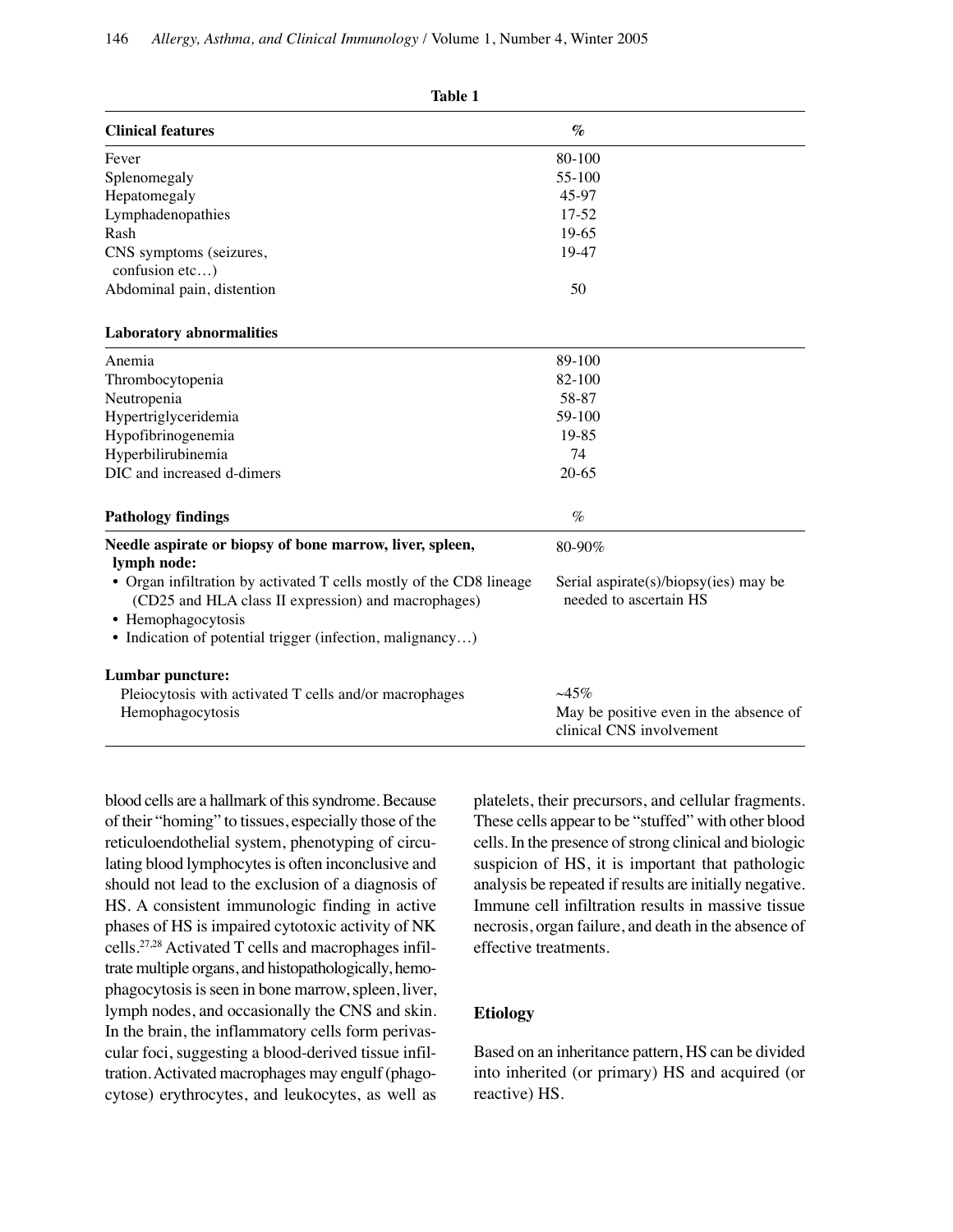#### *Inherited HS*

Features that suggest inherited HS include occurrence at a young age (mostly before the age of 3 years although late onset has also been observed); positive family history and previously affected family members; parent consanguinity or parents from a highly hereditary geographic region or ethnic community; and defective NK-cell activity, even in remission phases of HS.

## **Familial Hemophagocytic Lymphohistiocytosis**

Familial hemophagocytic lymphohistiocytosis (FHL) was first described by Farquhar and Claireaux as familial erythrophagocytic lymphohistiocytosis.29 The incidence of FHL has been estimated to be 1 in 50,000 births.<sup>30,31</sup> Overwhelming HS is the distinguishing and isolated feature in this disorder; there are no other associated signs, unlike the other inherited forms. Symptoms of HS are usually evident within the first 3 months of life and can even develop in utero. Rare cases with delayed onset have been observed. HS most often occurs in previously healthy young children, which suggests the need for an exogenous trigger prior to the onset of clinical manifestations. In susceptible children, infection with intracellular pathogens (viral and fungal, among others) is the most likely trigger for disease manifestation.32 HS in FHL is invariably lethal unless treatment with allogeneic stem-cell transplantation is performed.33 Previously, linkage analysis using homozygosity mapping in four hereditary FHL families of Pakistani descent identified a locus (*FHL1*) on chromosome 9q21.3-22.34 However, no causative gene has been so far associated with this locus. Association of this locus with FHL seems restricted to Pakistani families although not all FHL cases in Pakistani families segregate with this locus.35 Using genome wide linkage analysis, two additional loci have been identified on chromosomes 10q21-22 (*FHL2*)<sup>36</sup> and 17q25 (*FHL3*),<sup>35</sup> and there is further evidence of additional genetic heterogeneity and of a yet-undefined gene or genes (G. de St Basile, unpublished data).

## *FHL2:* **Perforin Deficiency**

The cytolytic effector perforin, present in cytotoxic granules, was the first gene identified as causing FHL.<sup>37</sup> As a consequence of perforin gene mutations, perforin protein expression is diminished to barely detectable in cytotoxic granules, $32,37,38$  leading to defective cytotoxic activity. In normal cells, following release from lytic granules, perforin is thought to oligomerize in order to form a pore-like structure in the target cell membrane, analogous to the C9 component of complement.<sup>22</sup> Failure of perforin activity is etiologically linked to the development of FHL, and its deficiency accounts for one-third of patients with FHL.

#### *FHL3:* **Munc13-4 Deficiency**

Patients whose disease is associated with *FHL3* locus present typical features of FHL and are indistinguishable from patients with a perforin (ie, *FHL2*) defect. In patients with *FHL3*, however, perforin is normally expressed and is functional. FHL3 was found to be associated with mutations in the gene *UnC13D* encoding for hMunc13-4, a member of the Munc13-UNC13 family.35 Six different *hMunc13-4* mutations have so far been identified in patients with *FHL3* from seven different families. Studies of the exocytosis of cytotoxic granules in lymphocytes from patients with *FHL3* mutations showed that Munc13-4 is required for the release of the lytic granule contents but not for other secretory pathways, including the secretion of IFN-- from T cell antigen receptor (TCR)–activated lymphocytes.35 Thus, *hMunc13-4* is an essential effector of the cytolytic granule pathway. Munc13-4–deficient lymphocytes can make normal contacts with target cells, stable conjugates, and polarize the lytic machinery as effectively as do control lymphocytes. However, when Munc 13-4 is lost in CTLs, cytotoxic granules dock at the membrane in the immunologic synapse but are not released (see Figure 2B). This supports a role for Munc 13-4 at a late step of this pathway in exocytosis subsequent to docking. Munc13-4 is most probably required at a priming step of lytic granule secretion, following granule docking and preceding plasma granule membrane fusion.24,39,40 Of interest, Munc13-4 is expressed in numerous cell type, including platelets and lungs; however, the phenotype of patients with *FHL3* is not different from that of patients with perforin deficiency.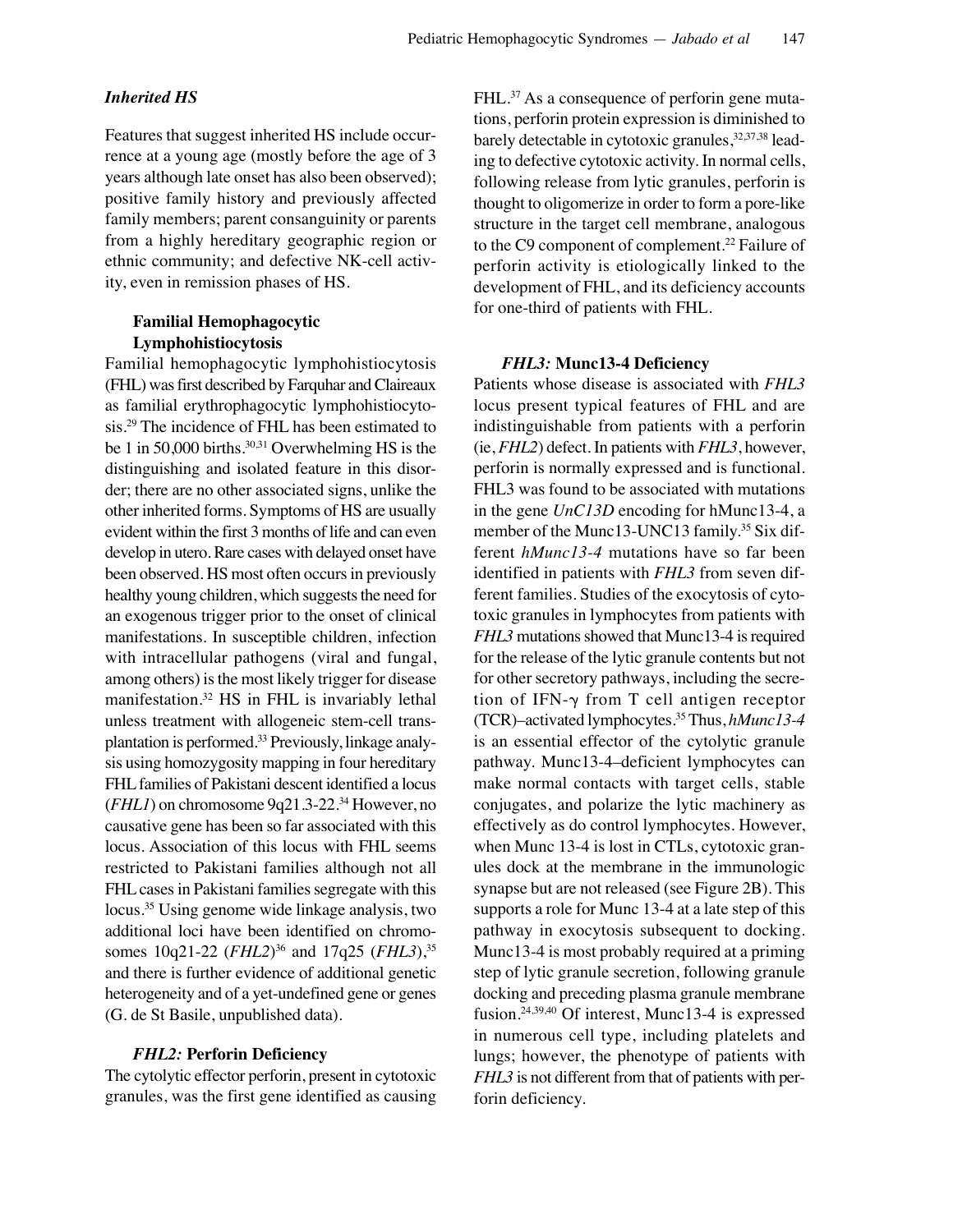# **Other Molecular Defects Underlying FHL**

Perforin and *Munc 13-4* deficiencies account for only two-thirds of patients with FHL. Other genes are certainly involved and need further investigation. Analyses of new hereditary families with affected siblings that harbour no perforin or *Munc13-4* mutations are needed and should outline other genes that are responsible for FHL.

## *Chédiak-Higashi Syndrome*

A Cuban pediatrician first described Chédiak-Higashi syndrome in 1943.<sup>41</sup> Hematologic abnormalities associated with this rare disorder were subsequently reported in 1952 by Chediak, $42,43$  and the presence of monstrous cytotoxic granules was emphasized by Higashi in 1953.44 Chédiak-Higashi syndrome is a rare autosomal recessive disorder (approximately 200 cases are reported in the world) characterized by variable degrees of occulocutaneous albinism, easy bruising and bleeding as a result of deficient platelet dense bodies, recurrent infections with neutropenia and impaired neutrophil functions (including impaired chemotaxis and bactericidal activity), and abnormal NK-cell function.44 Neurologic involvement is variable but often includes peripheral neuropathy, and patients with a milder expression of the disease are frequently referred for this symptom in adulthood. Most patients are diagnosed during the first decade of life. Death often occurs in the first decade of life from infection, bleeding, or development of HS. HS is often triggered by ongoing intracellular infection, including infection with herpesviruses. The hallmark of Chédiak-Higashi syndrome is the presence of huge cytoplasmic granules in circulating granulocytes and many other cell types (Figure 4A; see also Figure 2B). These granules are peroxidase positive and contain lysosomal enzymes, suggesting that they are giant lysosomes or (in the case of melanocytes) giant melanosomes. The underlying defect in Chédiak-Higashi syndrome remains elusive, but the disorder can be considered as a model for defects in vesicle formation, fusion, or trafficking. The normal degradative functions of this compartment appear to be intact. The defect is apparent only in cells that require secretion of their



**Figure 4** Illustration of hemophagocytosis and the most prominent extrahematologic features of Griscelli and Chédiak-Higashi syndromes. *A*, Hemophagocytosis in the bone marrow of a patient with familial hemophagocytic lymphohistiocytosis; *arrow* indicates an activated macrophage that has ingested several red blood cells. *B,* Partial view of the head of a child with Griscelli syndrome 2, shown to emphasize the ashengrey colour of hair. Electron microscopy images of a normal hair (*left panel*) and a hair of a person with Griscelli syndrome (*right panel*) are shown below; *arrows* indicate clumps of melanin specific for this disease. A defect in any of the proteins (myosin Va, RAB27A, or melanophilin) leads to identical pigmentary dilution in the three forms of Griscelli syndrome and their mouse models. *C,* Blood smear taken from a patient with Chédiak-Higashi syndrome. *Arrows* indicate large granules present in all cell lineages that orient the diagnosis toward Chédiak-Higashi syndrome.

lysosomes. This is seen in melanosomes, major histocompatibility complex class II compartments, azurophilic granules, and lytic granules, yet no dysfunction is seen in conventional secretory cells that use secretory granules. This is consistent with a crucial role for the Chediak protein in cells that have cytotoxic granules. The protein defective in Chédiak-Higashi syndrome patients and in the beige mouse model has been identified as the 419 kD Chédiak-Higashi syndrome 1/LYST protein.45,46 Given the length (13.5 kb) of the Chédiak-Higashi syndrome 1 gene (*CHS1*), mutation screening is a difficult task. In patients with the classic form of Chédiak-Higashi syndrome, nonsense or frameshift mutations leading to early truncation of the protein have been reported. In contrast, missense mutations were identified in the few patients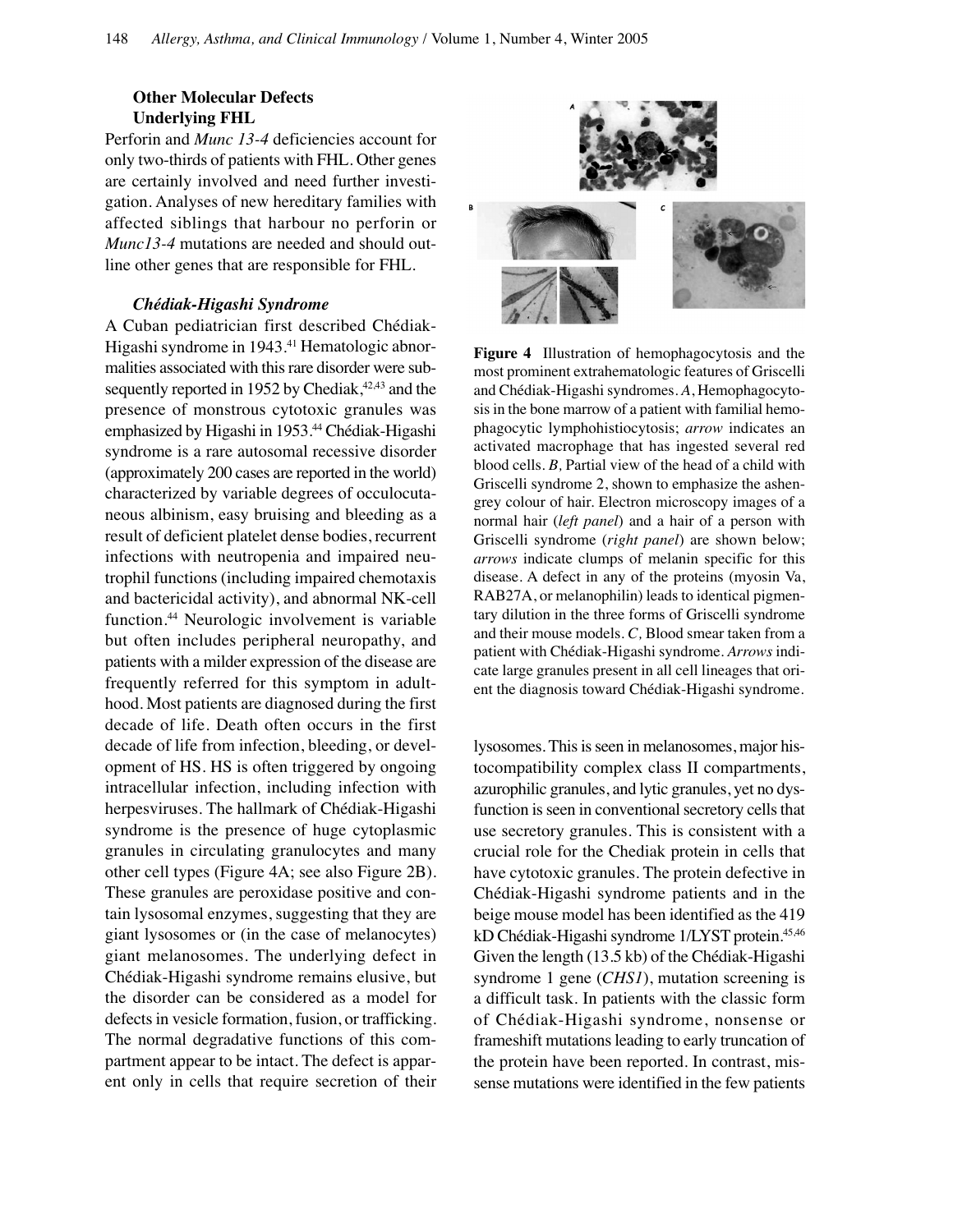with a milder clinical course.<sup>45-48</sup> The exact role of LYST is still unknown. Overexpression of LYST in deficient fibroblasts induces the production of unusually small lysosomes, suggesting that LYST is involved in lysosome fission. Recently, the domain of LYST that controls lysosome size has been mapped.<sup>49</sup> The seemingly contradictory roles of increased membrane fusion (or decreased membrane fission), leading to enlarged lysosomes, and the inability of lysosomes to fuse at the plasma membrane during secretion can be explained if LYST acts to regulate membrane fusion/fission events. This is compatible with recent findings that LYST interacts with a soluble N-ethylmaleimide–sensitive factor attachment protein receptor (SNARE protein) involved in membrane fusion.<sup>50</sup> At what step of the exocytic pathway does the function of Chédiak-Higashi syndrome/LYST in membrane fusion/fission events operate remains to be determined and is the object of current work by different groups. Allogeneic stem cell transplantation remains the only cure for children with Chédiak-Higashi syndrome. Engraftment of donor cells ensures the correction of hematologic abnormalities. However, CNS signs associated with Chédiak-Higashi syndrome are not treated through this procedure and increase with the patient's age. In a recent report, 14 patients with Chédiak-Higashi syndrome who underwent successful stem cell transplantation early in the course of their disease showed progressive neurologic dysfunction with neurologic deficits or low cognitive abilities. These neurologic problems are not linked to transplant-related morbidity or previous infections; they are caused by the underlying molecular defect and indicate that the benefits of correcting the hematologic and immunologic aspects of the disease must be weighed against the limitation of neurologic and cognitive deficits occurring later in life despite successful transplantation.<sup>51</sup>

#### *Griscelli Syndrome*

First described in 1978 as a syndrome associating immunodeficiency with partial albinism, Griscelli syndrome is an autosomal recessive heterogeneous disorder characterized by a pigmentary dilution, a silvery gray sheen of the hair, and a typical pattern of uneven distribution of large pigment granules that is easily detectable by light-microscopic examination<sup>52,53</sup> (see Figure 4B). Sunexposed areas of the patients' skin are often hyperpigmented, and microscopic analysis of the dermoepidermal junction will detect an accumulation of mature melanosomes in melanocytes, contrasting with the hypopigmented surrounding keratinocytes.52 Although this is a rare disease, three genetic forms of the syndrome have been defined, as follows:

- 1. Griscelli syndrome 1 (mutations in *MYO5A*, a gene present on 15q21): pigmentary abnormalities associated with neurologic features, including hypotonia and developmental delay.54
- 2. Griscelli syndrome 2 (mutations in *RAB27A*, a gene adjacent to *MYO5A* on 15q21)<sup>55</sup>: the only form associated with HS and the only one to be further discussed in this review.
- 3. Griscelli syndrome 3 (mutations in melanophilin): isolated pigmentary abnormalities.56

RAB27A plays an important role in melanocytes and in cytotoxic function. Like patients with Chédiak-Higashi syndrome, patients with Griscelli syndrome 2 exhibit marked hypopigmentation, but unlike Chédiak-Higashi syndrome patients, their lysosomes are normal in size. In CTLs and melanocytes, RAB27A is required at a late stage of secretion in order to leave the microtubule cytoskeleton and dock at the plasma membrane.13,24 However, the precise function of RAB27A differs in melanocytes and CTLs. In melanocytes, RAB27A associates with the melanosomal membrane and recruits melanophilin, a synaptotagmin-like protein, which in turn interacts with myosin Va, an unconventional myosin motor that moves along the actin cytoskeleton and tethers the melanosome at the plasma membrane ready for pigment delivery. In CTLs, RAB27Adoes not interact with either melanophilin or myosin Va, and CTLs with mutated myosin Va or melanophilin do not have impaired cytotoxic activity. CTLs lacking RAB27A contain cytotoxic granules of normal size and morphology that appear to polarize toward the MTOC nor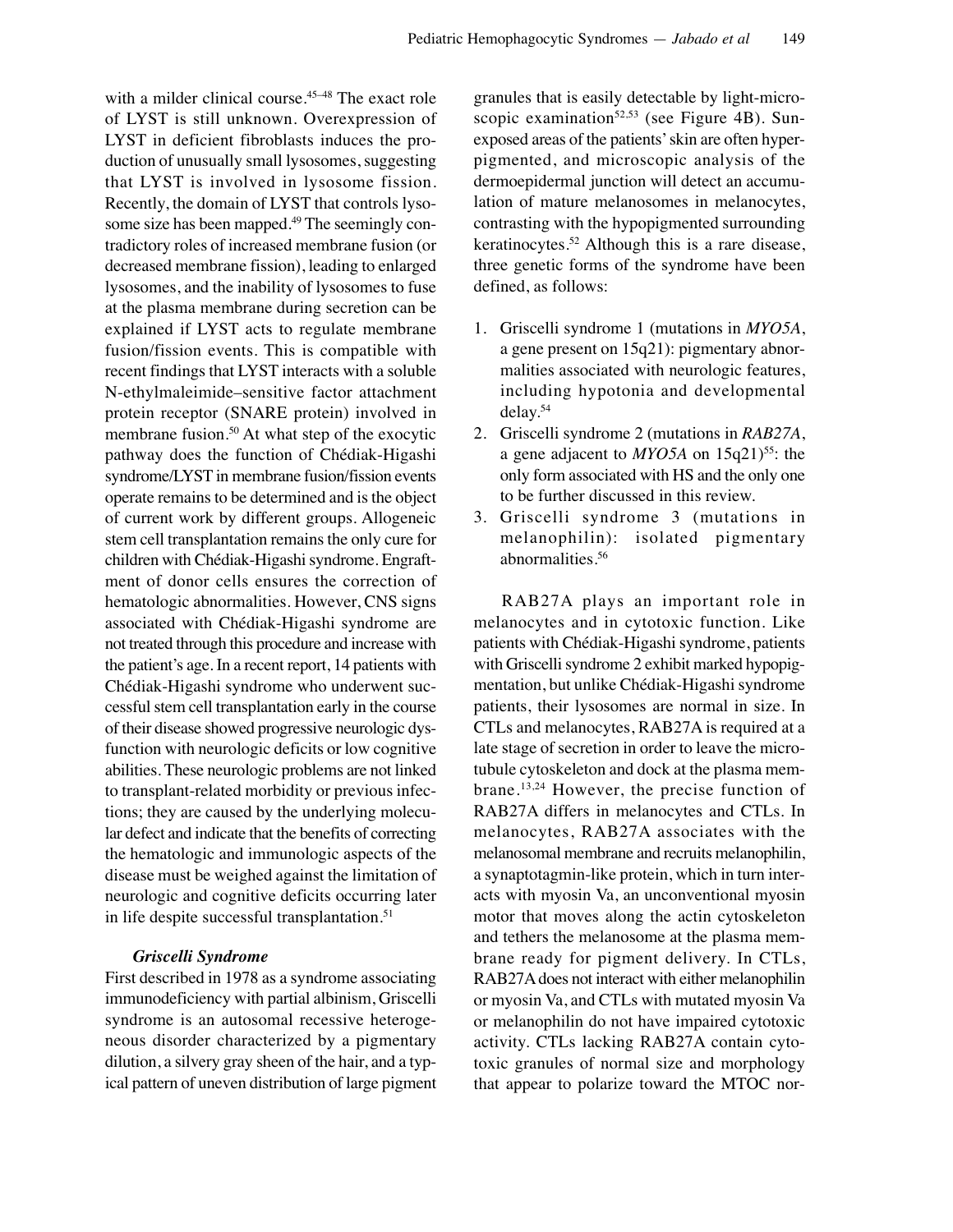mally (see Figure 4B). However, electron microscopy reveals that these granules remain aligned, one behind the other, along the microtubules leading to the MTOC. They are unable to dock at the plasma membrane in RAB27A-deficient CTLs, and together these observations suggest that RAB27A is required for the granules to detach from microtubules before they can dock at the plasma membrane. One important lesson to emerge from studies of both the Chédiak-Higashi and Griscelli syndromes is that although key proteins such as RAB27A play roles in lysosomal secretion in many cell types, the precise composition of the secretory machinery varies from one cell to another.

*X-Linked Lymphoproliferative Syndrome* X-linked lymphoproliferative syndrome (also called Purtilo's disease) was first characterized by an extreme susceptibility to EBV infection.<sup>57</sup> Patients with this syndrome present with three main phenotypes: fatal infectious mononucleosis, malignant B-cell lymphomas, and dysgammaglobulinemia. A patient can develop more than one phenotype, particularly after exposure to EBV. More than 70% of patients with X-linked lymphoproliferative syndrome die before the age of 10 years, and all patients with this disease die by the age of 40 years. HS in these patients is fulminant and seems to be exquisitely triggered by the encounter of patients with EBV. X-linked lymphoproliferative syndrome can result from mutations in the small SH2-domain-containing protein, SAP/SH2D1A/DSHP, which can associate with several cell surface receptors of the SLAM family of immune receptors. Recent findings indicate that SAP participates in intracellular signalling in immune cells and is required for the function of SLAM as a consequence of its capacity to promote the recruitment and activation of the Srcrelated protein tyrosine kinase FynT.<sup>58</sup> Of interesting, several studies have identified a role of SAP in NK cell–mediated cytotoxicity through its association with members of the SLAM family (ie, 2B4 and NTB-A, which are both expressed on NK cells and some CD8+ T cells).<sup>59,60</sup> Several studies show that engagement of 2B4 or NTB-A on these cells activates degranulation-mediated cytotoxicity.<sup>61</sup> In contrast, when SAP is absent, these receptors play an inhibitory role in cytotoxicity.62 Thus, cells from patients with X-linked lymphoproliferative syndrome exhibit a severe cytotoxic defect through the engagement of these receptors, $62-64$ which could compromise their ability to kill EBVinfected B cells and could favour the occurrence of HS.

#### **Steps in Diagnosing Primary HS**

Distinguishing primary forms from secondary forms of HS is important not only in terms of genetic counselling for this condition but also for determining the appropriate therapeutic intervention. The occurrence of HS at a young age should instigate the search for a genetic cause. Microscopic analysis of the hair shaft is an easy and reliable test for diagnosing Griscelli syndrome and Chédiak-Higashi syndrome. In both conditions, pigmentation dilution is characteristic, but there is larger clumping of pigment in the hair shafts of a patient with Griscelli syndrome than in the hair shafts of a patient with Chédiak-Higashi syndrome (see Figure 4B). Carriers of these syndromes have normal pigmentation. The presence of giant intracytoplasmic granules in all cells from the hematopoietic lineage is a hallmark of Chédiak-Higashi syndrome; this is easy to identify in a blood smear (see Figure 4C) and rapidly ensures diagnosis. If pigmentation dilution orients toward Griscelli syndrome, sequencing of the *RAB27A* gene allows confirmation of that diagnosis. In the absence of HS, molecular diagnosis of Griscelli syndrome is important for ruling out potential RAB27A deficiencies, which should be treated by allogeneic stem cell transplantation. In Chédiak-Higashi syndrome, given the length of the *CHS1* gene, mutation screening is not used as a routine test for diagnosis and genetic counselling. An unambiguous diagnosis of this condition can be made without need for further genetic testing, based on the characteristic hypopigmentation of hair shafts and the presence of intracellular giant granules. However, for genetic counselling of families, segregation analysis of polymorphic markers linked to the Chédiak-Higashi syndrome locus on chromosome 1q43.2 in the family can be used. In nonconsanguineous families, this approach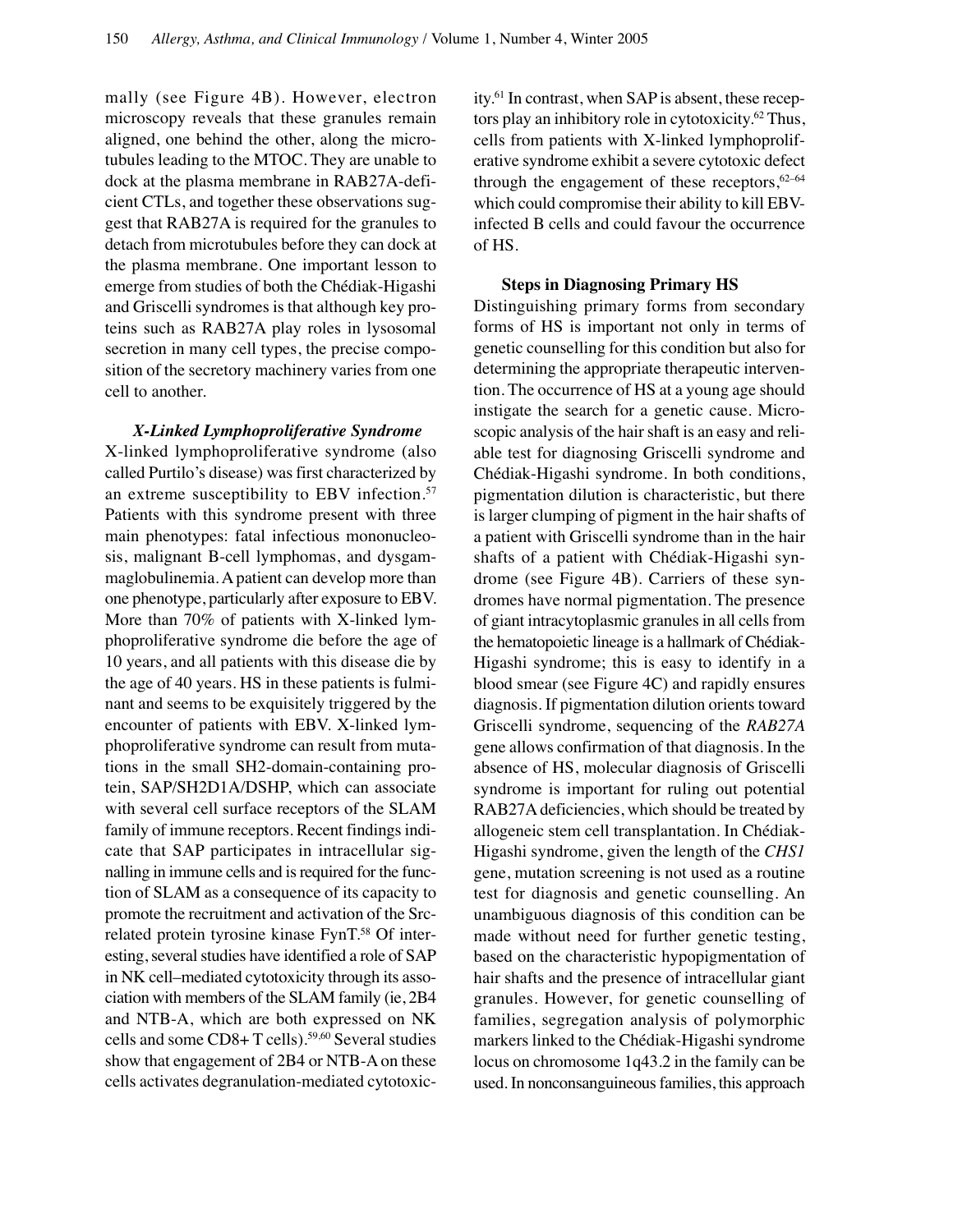requires the availability of a sample of deoxyribonucleic acid (DNA) from both parents and from the patient to determine the affected haplotype in the family. When parents are related, the identification of a shared haplotype at the Chédiak-Higashi syndrome locus in the parents may overcome the unavailability of a DNA sample from the patient. When HS is not associated with hypopigmentation, the biggest difficulty lies in differentiating between the primary (inherited) disease (FHL) and a secondary HS disease. A positive family history with previously affected family members and/or consanguinity of the parents is highly suggestive of an inherited form. The availability of biologic samples from family members such as parents and siblings greatly helps the molecular diagnosis of genetic causes by rapid determination of the polymorphic markers segregating with the disease locus. However, the lack of family history is not a reliable criterion for excluding FHL. The study of the cytotoxic activity of T lymphocytes $37,40$  is a reliable test with which to diagnose the genetic forms of HS. About 30% of FHL cases result from a perforin defect, which can be rapidly identified by immunofluorescence analysis of perforin expression in resting cytotoxic cells. In fact, the great majority of mutations so far identified in *FHL2* dramatically affect perforin detection. Sequencing of the perforin gene will confirm the diagnosis of FHL. Another group of FHL cases (about 60%) is characterized by defective T-cell cytotoxic activity but normal perforin expression. In half of these cases, sequencing of the *MUNC13.4* gene allows identification of FHL from Munc13-4 deficiency. In the rest, the genetic cause is not yet characterized. Defective Tlymphocyte cytotoxic activity is the signature of a primary genetic cause of HS in 90% of cases. In approximately 10% of FHL cases, however, defects in T-cell cytotoxic activity cannot be evidenced. In the absence of family history, these forms cannot be clearly distinguished from secondary forms of HS, and they remain a diagnostic challenge.

Finally, the diagnosis of X-linked lymphoproliferative syndrome should be confirmed by sequencing of the *SAP* gene and potentially by the analysis of SAP protein expression, with the knowledge that a significant number of patients with the X-linked lymphoproliferative syndrome–like phenotype do not have mutations in this gene but potentially do have mutations in other yet-uncharacterized genes.<sup>59,60</sup>

# *Acquired HS*

Acquired HS can be as clinically, biologically, and pathologically overwhelming as can inherited HS. In remission phases of HS, patients with acquired HS have normal NK-cell activity.

#### **Rheumatoid Diseases**

In the early 1980s, several reports described patients with systemic-onset juvenile rheumatoid arthritis (JRA) in whom a severe coagulopathy resembling disseminated intravascular coagulation developed.65 Such a coagulopathy was often associated with changes of mental status, hepatosplenomegaly, increased serum levels of liver enzymes, and sharp falls in blood counts and erythrocyte sedimentation rates. In 1985, Hadchouel and colleagues linked these symptoms to massive proliferation of activated nonneoplastic macrophagic histiocytes with prominent hemophagocytic activity.<sup>66</sup> The term macrophage activation syndrome (MAS) was eventually introduced in 1993 by Stephan and colleagues in a follow-up report originating from the same centre.5 Over the following years, several more reports from various countries described a number of patients with very similar symptoms. MAS, reactive hemophagocytic lymphohistiocytosis (HLH), and HS are different denominations of the same clinical entity. Although HS has also been observed in a small number of patients with polyarticular JRA and in those with collagen diseases (including lupus, vasculitis, Kawasaki disease, dermatomyositis, and panniculitis), it is most commonly seen in patients with the systemic form of JRA.<sup>67-69</sup>

It is still unclear why some individuals with these rheumatologic disorders develop MAS during the course of their disease. A pathogen trigger is often present, initiating HS in this setting. In a study including seven patients with MAS, decreased NK-cell activity was observed in all patients, and decreased perforin expression was found in two of the seven patients despite a nor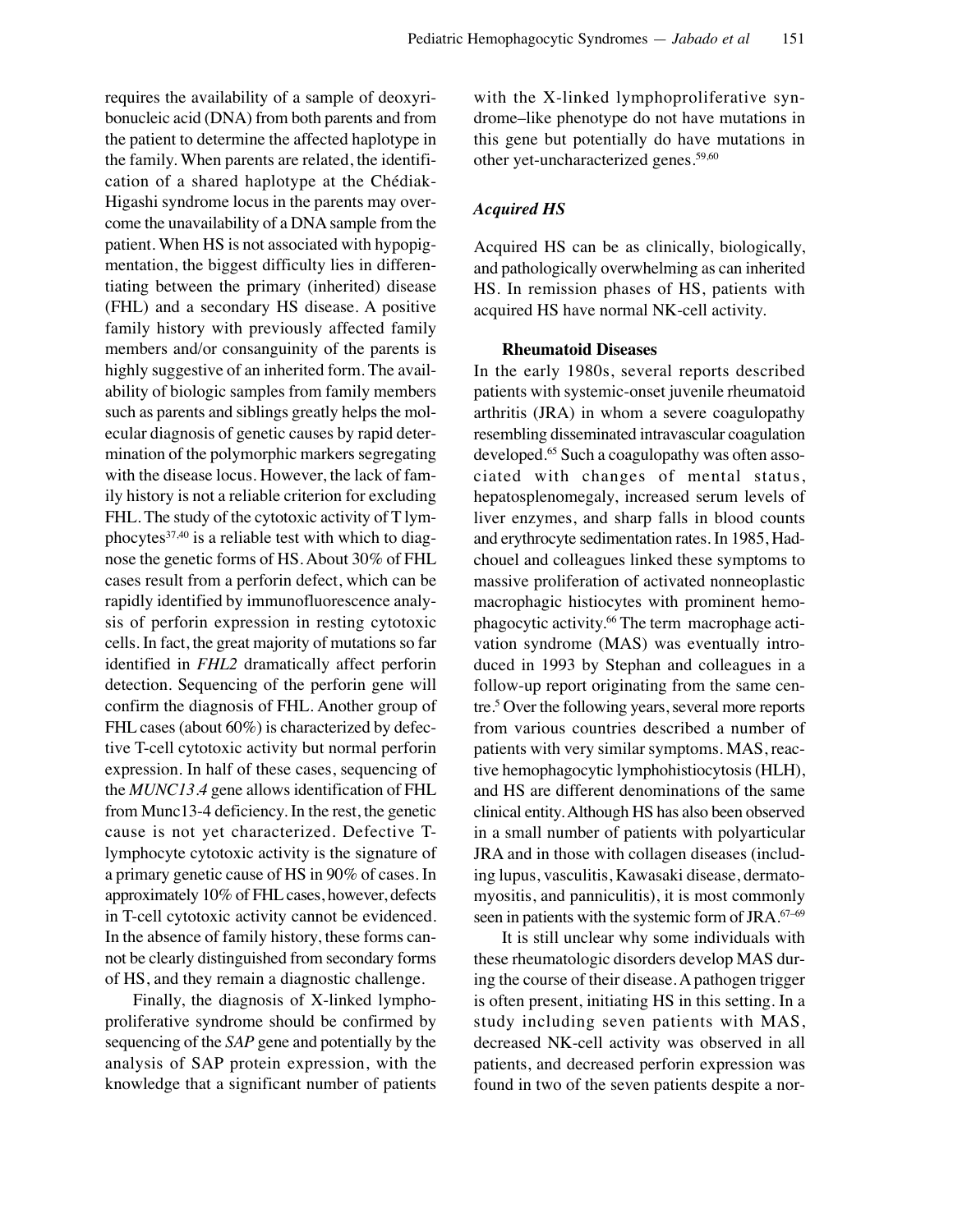mal perforin 1 gene sequence.<sup>70</sup> Decreased expression of SAP transcript has also been reported in peripheral T cells of patients with JRA.<sup>71</sup> A transient inhibition of the cytotoxic granule pathway may be sufficient in a setting of immune system disturbances such as systemic JRA or other rheumatoid disorders. In these patients, pathogens may not be properly cleared during the first wave of infection, thus promoting the development of very potent immune system activation and HS. The hypothesis that impaired cytotoxic functions and lack of immunoregulation by NK cells result in MAS/HS in rheumatoid disorders remains to be proven. What is clear is that both inherited HS and acquired HS share the same immunologic abnormalities in terms of macrophage and T-lymphocyte activation and expansion and should initially be treated similarly, as overwhelming lymphocyte activation.

#### **Infection-Associated HS**

In 1979, HS was described in a cohort of patients who had serologic evidence of recent viral infections, and virus-associated HS was proposed as a distinct clinical entity.<sup>72</sup> Subsequently, HS has been reported in association with a variety of infections, and the term "reactive hemophagocytic syndrome" has been suggested to distinguish HS associated with an identifiable infectious or noninfectious cause from its hereditary forms. However, the reactive and hereditary forms of the disease are difficult to distinguish; for example, patients with familial forms of HS may have HS after a documented infection. Case reports and case series on the association of infections and HLH have been summarized.<sup>26</sup> The most frequent pathologic conditions that can cause HS are infection by viruses (including viruses of the herpes family, human immunodeficiency virus, and adenovirus), fungal infections, bacterial and mycobacterial infections, and parasitic infection (including visceral leishmaniasis and toxoplasmosis). $11,73-86$ Special emphasis should be given to EBVassociated HS. With the exclusion of inherited disorders, this form of acquired HS seems more severe than other types of infection-associated HS. It is a recurrent overwhelming HS, and its outcome is often fatal despite optimal management. The etiology of this syndrome remains poorly understood (see below). The resolution of HS following treatment of the infection suggests that in many cases, HS is secondary to the underlying infection. A diagnosis that takes into account all of the underlying diseases associated with HS would be impractical, and formal guidelines for evaluating patients with suspected infectionassociated HLH have not been established. Extensive testing for underlying infecting organisms should be guided by epidemiologic data and the patient's medical history.

#### **Malignant Disorders and HS**

HS has been shown to be associated with malignant histiocytosis.72 In regard to malignancies, HS is mostly encountered in patients with T-cell malignancies, especially T-cell lymphomas.<sup>87-89</sup> It can be present at onset or during the course of treatment and usually implies relapse or escape of the leukemic clone from chemotherapeutic agents.90 Although T lymphocytes lack the putative EBV receptor CD21, the presence of episomal EBV genome in T-cell lymphomas<sup>25,91–93</sup> and T lymphocytes from patients with virus-associated HS is has been well described.<sup>94</sup> EBV-positive T-cell lymphomas appear to elaborate TNF- $\alpha$ more frequently than either EBV-positive B-cell lymphomas or EBV-negative T-cell lymphomas.25,93 Lay and colleagues induced the expression of CD21 in T-lymphoma cell lines and subsequently infected these cells with EBV. High levels of TNF- $\alpha$ , IFN- $\gamma$ , and IL-1 $\alpha$  were secreted by these cells after EBV infection; when the lymphocytes were cocultured with monocytes, enhanced phagocytosis by monocytes was observed. The enhanced phagocytosis was eliminated by the addition of antibodies against TNF- $\alpha$ and IFN-γ.<sup>25,93</sup> Clonal expansion of EBV-infected T lymphocytes has been demonstrated in both EBV-associated HS and EBV-positive T-cell lymphoma by the presence of homogeneous viral terminal repetitive sequences. EBV-infected cells stain positive for such T-lymphocyte markers as CD45RO and TCR- $\beta$ . Clonality of infected T lymphocytes is further suggested by the finding of monoclonal re-arrangements of the TCR- $\beta$  gene in EBV-associated HS.<sup>95</sup> The distinction between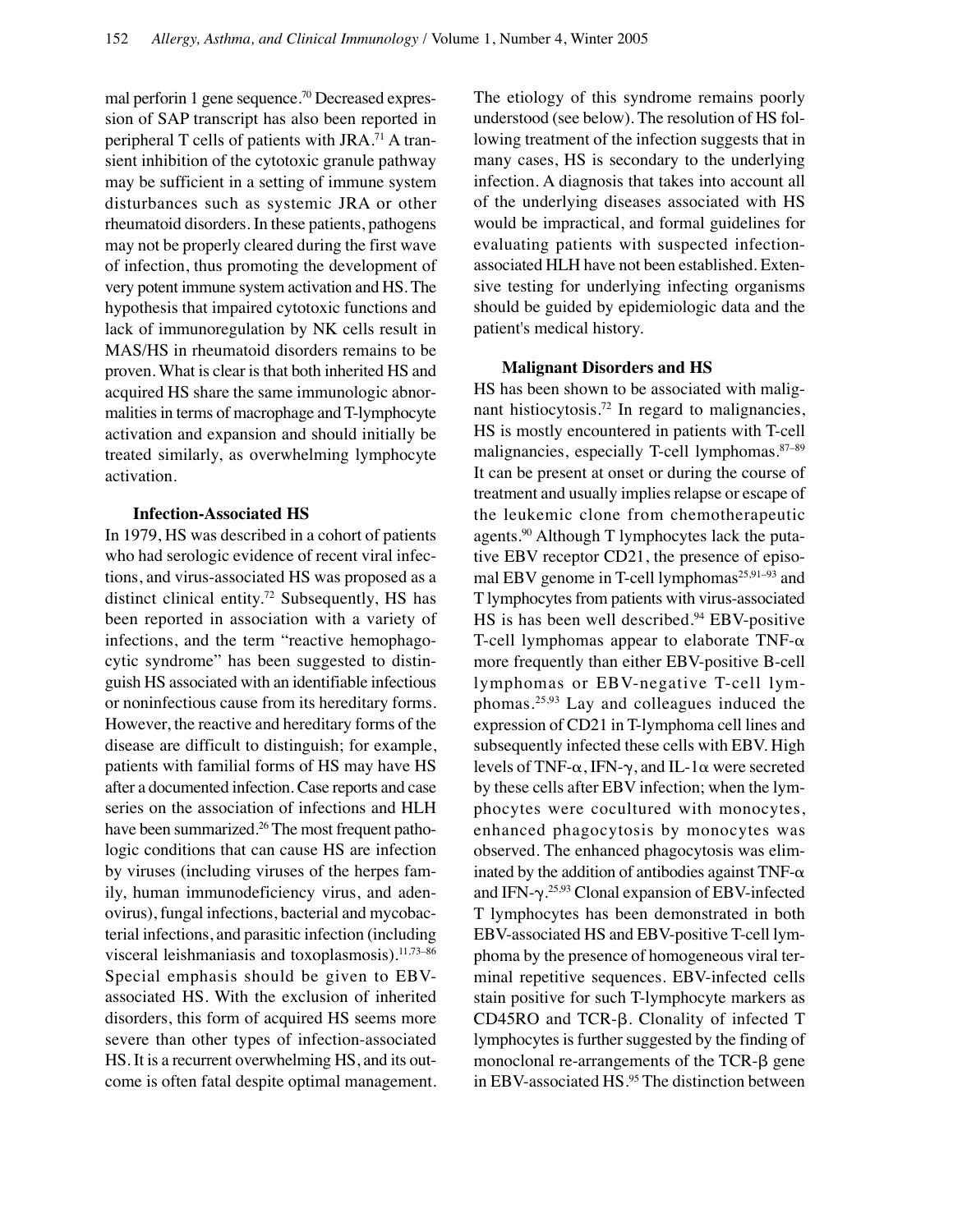the monoclonal proliferation of T lymphocytes seen in EBV-associated HS and EBV-positive T-cell lymphomas may describe the extremes of a spectrum of disordered T-lymphocyte proliferation and cytokine elaboration following EBV infection of T lymphocytes. It is unclear whether clonal proliferation of T lymphocytes occurs in HS that is associated with pathogens other than EBV. The fact that these syndromes seem more likely to resolve with control of the underlying infection suggests that this may not be the case. $72$ 

#### **Treatment of HS**

HS is a severe disease that is associated with considerable morbidity and mortality unless proper management is undertaken. Early recognition of this syndrome and immediate aggressive therapeutic intervention are critical and may prevent the development of the full-blown syndrome. Immunosuppression-based therapeutic strategies have revolutionized management and clearly outline the central role of T cells in disease initiation and maintenance.

## *Primary HS*

Treatment of primary HS needs to be considered in two steps: (1) managing current HS and potential infectious triggers and (2) preventing HS from recurring. There are currently two major therapeutic options for the management of HS in hereditary disorders. A historical line of treatment with guidelines developed by the Histiocyte Society and summarized in the HLH-94 treatment protocol is available.96 On the basis of the former suspicion that HS might be caused by malignant histiocytes, this group previously instated a regimen associating high-dose parenteral corticosteroids and etoposide injections. More recently, Cyclosporin Awas added to this regimen, along with other modifications. Etoposide is a chemotherapeutic agent that kills histiocytes (tissue macrophages) and was chosen accordingly. However, this drug has been associated with secondary leukemias and liver toxicity, as well as a dose-dependent increase in the rate of veno-occlusive disorders following stem cell transplantation in patients receiving this medication. Although it is effective in treating HS, this protocol does not fully take into consideration the key role of T-cell activation in HS. Moreover, to our group, the use of etoposide seems unjustified as a first line of action because of its potential side effects and its lack of a specific target, and thus we feel that its use should be restricted to HS associated with malignancies. Data from molecular analyses of the known causes of hereditary disorders associated with HS undoubtedly show that HS is an immunologic disease and outline T cells as key targets for therapeutic intervention. A more recent protocol that takes this aspect into consideration offers an immunosuppressive regimen combining high-dose antithymocyte globulins (ATGs), high-dose parenteral methylprednisolone, and cyclosporin A.<sup>4,33</sup> (Thymocytes are lymphocytes; ATG derived from rabbits is preferred to that derived from horses.) This approach has proved repeatedly effective in obtaining good-quality remissions of HS and is currently part of the guidelines of the European Society of Immunodeficiencies, part of the European Group for Bone and Marrow Transplantation (EBMT).33 Special attention should be given to CNS involvement in HS cases. Beside high-dose corticosteroids, the medications used have poor CNS penetration. In the case of a positive lumbar puncture (LP), repeated local injections of methotrexate in doses similar to those administered for childhood acute lymphoblastic leukemia are needed. Even if the LP is negative, CNS prophylaxis should be instituted until the time of stem cell transplantation (Table 2).

The only therapeutic means of preventing HS from reoccurring is hematopoietic stem cell transplantation (HSCT). From the moment the diagnosis of HS is established and an inherited cause is suspected, a search for the most appropriate source of hematopoietic stem cells should be undertaken, even if molecular investigations to characterize the defect are ongoing. A diagnostic and therapeutic dilemma remains for sporadic de novo (nonfamilial) cases of FHL that do not involve FHL2 or FHL3 as a molecular defect in children who are over 3 years of age and exhibit borderline NK-cell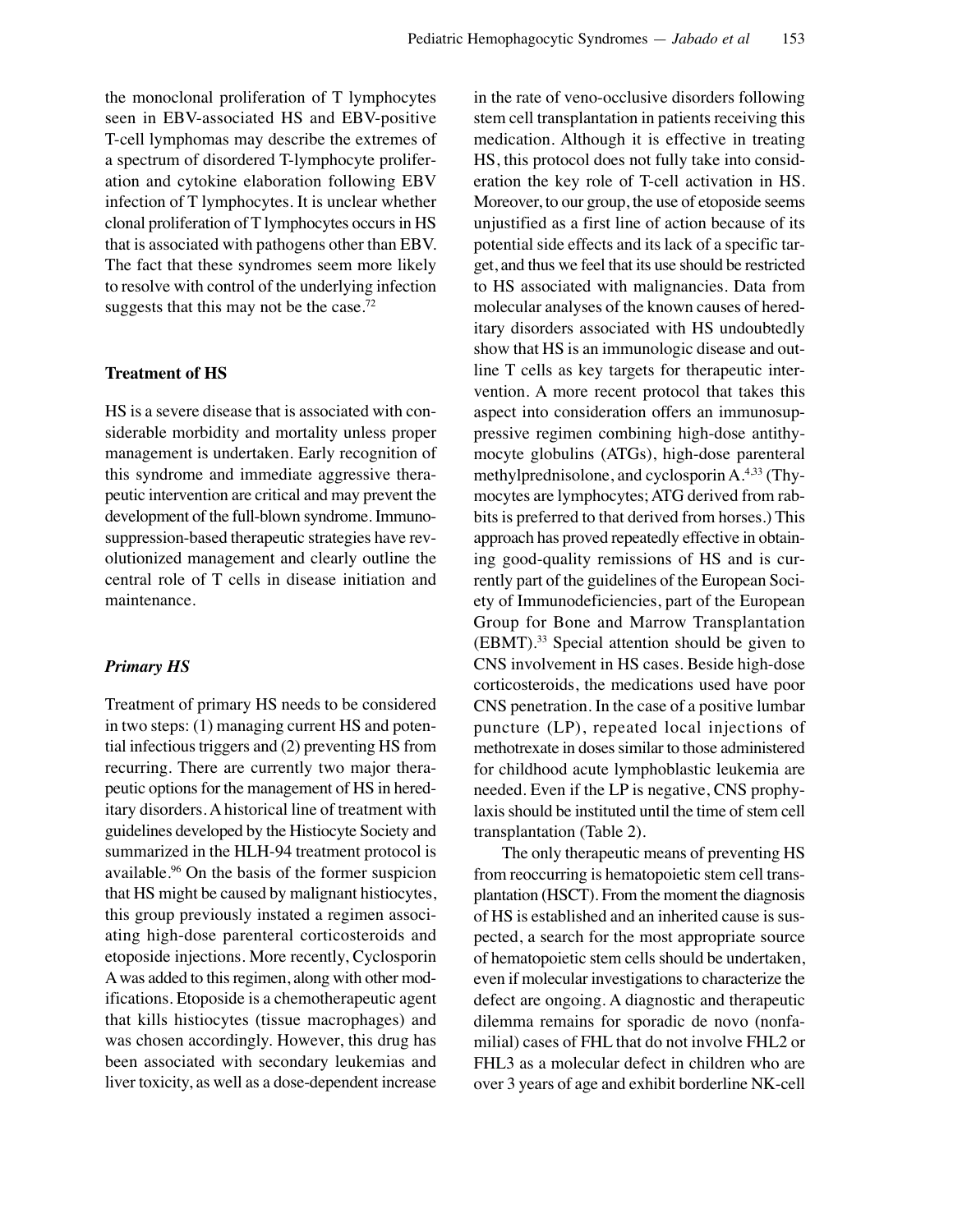#### **Table 2**

## **Guidelines of the European Bone Marrow Transplant/European Society for Inborn Errors group for the treatment of inherited hemophagocytic syndromes.**

- day 1 to day 2 (48 hours) 5mg/kg/d divided in 2 doses
- day 3 to day 4 (48 hours) 3mg/kg/d divided in 2 doses
- day 4 2mg/kg /d till disease control and serum levels of ciclosporine A of  $\sim$ 200-300 ng/ml, then taper to full stop previous to stem cell transplantation.

2- Rabbit anti-thymocyte globulins (ATG)

• Day1 to day 5 (5 days) 10mg/kg/d IV infusion over 6-12 hours

3- Cyclosporine A

- begin 48-72 hours after initiating ATG
- 3mg/kg/d in continuous or in 1 hour BID infusion
- aim is to have serum levels within 200-300 ng/ml
- give oral treatment whenever disease is controlled and maintain until the beginning of the conditioning regimen for stem cell transplantation.

4- Intrathecal Methotrexate (MTX)

Doses: as per acute lymphoblastic leukemia protocols,

| 6 <sub>mg</sub> | age 0-1 year  |
|-----------------|---------------|
| 8mg             | age 1-2 years |
| 10mg            | age 2-3 years |
| $12 \text{ mg}$ | age > 3 years |

*Regimen:* DO NOT EXCEED 8 IT treatments

**Presence of Central Nervous system involvement on imaging or lumbar tap**

2 LPs/week for 2 weeks

1 LP/week optimally up to Stem Cell Transplant

**Absence of Central Nervous Involvement at diagnosis**

1 LP/week optimally up to Stem Cell Transplant

activity. In all other cases, HSCT is mandated and will exclusively correct hematologic abnormalities. Ideally, an HLA genotypically identical nonaffected sibling is available, and HSCT with this donor type is successful in 85% of cases.<sup>33,97,98</sup> Matched unrelated T-depleted haploidentical or cord blood transplantations have also been performed with variable success and a 5-year survival rate ranging from 55 to 75%, depending on the series.<sup>33,97,98</sup> In 20% of cases, two iterative HSCTs were required to ensure engraftment or maintain chimerism.33 We here also support a conditioning regimen that does not include etoposide and combines rabbit ATG with conventional busulfan/cyclophosphamide. Tables 2 and 3 list guidelines recommended by the EBMT Inborn Errors Working Party for the treatment of HS as well as for the conditioning of patients with FHL, Griscelli syndrome 2, and Chédiak-Higashi syndrome.

#### *Acquired HS*

#### **Rheumatoid Disorders**

The treatment strategy for MAS/HS is based on the parenteral administration of high doses of methylprednisolone.<sup>67</sup> After normalization of coagulation and hematologic abnormalities, a slow taper is then performed. Frequently, MAS is resistant to corticosteroids, and cases with fatal evolutions despite the administration of massive

<sup>1-</sup> Intra-venous Methylprednisolone: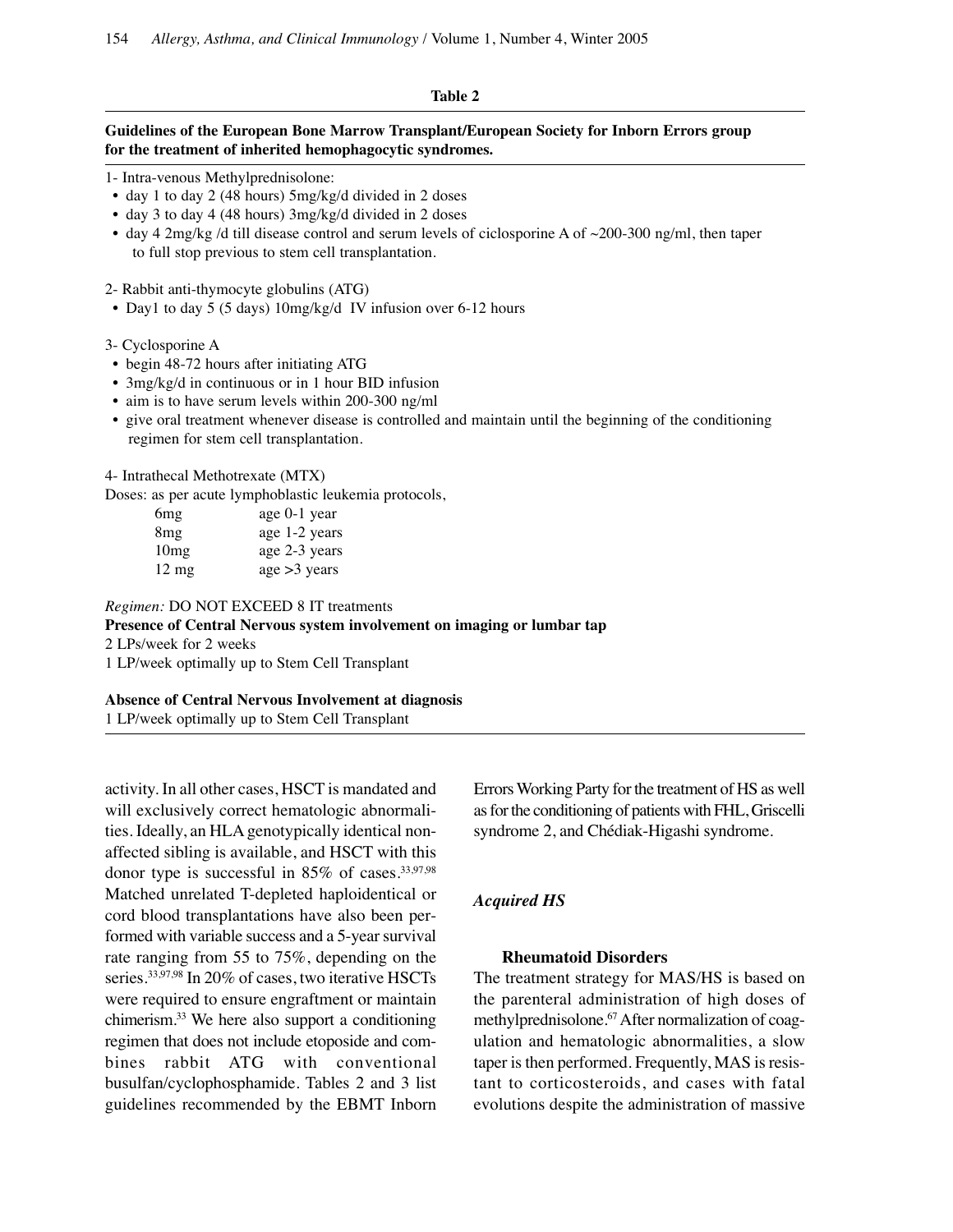#### **Table 3**

*Guidelines of the European Bone Marrow Transplant/European Society for Inborn Errors group for conditioning regimen for hematopoietic stem cell transplant of inherited hemophagocytic syndromes.*

**In all cases it is strongly recommended to obtain optimal control of hemophagocytic syndrome previous to undertaking hematopoietic stem cell transplant.**

A- Genotypical identical donor

- Rabbit ATG day-14 to -10 (5 days), dose 10mg/kg/day
- Busulfan: day  $-10$  to  $-7$ ; age  $\langle 6y 5mg/kg/day X 4$ ; age $\langle 6y 4mg/kg/day X 4$
- Cyclophosphamide: day  $-5$  to  $-2$ ; 50mg/kg/day X 4

B- Matched unrelated donor/Phenotype identical related donor/HLA-nonidentical haplo or mismatched family donor.

- Rabbit ATG day-14 to  $-10$  (5 days), dose  $10$ mg/kg
- Busulfan: day  $-10$  to  $-7$ ; age  $\langle 6y 5mg/kg/day X 4$ ; age $>6y 4mg/kg/day X 4$
- Cyclophosphamide: day  $-5$  to  $-2$ ; 50mg/kg/day X 4
- Positive selection of CD34+ cells in Stem cell source aiming to have T cell counts <10<sup>4</sup>/kg
- Ciclosporine A **if** T cell counts above 104/kg despite positive selection of CD34+ cells

doses of steroids have been described.67 Parenteral administration of cyclosporin A at a dosage of 2 to 8mg/kg/d has revolutionized outcomes. $4,87,99$ There are anecdotal reports on the use of etoposide and intravenous immunoglobulins for treatment of MAS; the results conflict, and we do not suggest the use of these drugs in MAS cases. Therapies that inhibit T-cell function may be expected to make patients with JRA more susceptible to the development of HS in the face of infection; on theoretical grounds, therefore, one may recommend that such drugs be reduced transiently during episodes of infection.

#### **Infection**

A short course of intravenous methylprednisolone  $(1-2 \text{ mg/kg/d})$  is often sufficient in treating HS associated with bacterial, parasitic, and fungal infections. This treatment is given in concert with adequate antiinfectious agents, and it must be administered for the shortest time necessary for correction of the most life-threatening symptoms associated with HS because of the added immunosuppression in the context of severe infection. EBV-associated HS remains a therapeutic challenge and often has a fatal outcome despite aggressive management. We suggest that this form be treated as HS associated with inherited disorders. New antiviral drugs such as cidofovir or ribavirin may be useful; however, the results achieved with these drugs in the treatment of other B lymphoproliferative disorders associated with EBV are conflicting. Consideration should be given to the use of IVIG in infection-associated HS, to minimize the risk of immunosuppression.

#### **Malignancies**

In malignancies, a short pulse of intravenous steroids (2 mg/kg/d) is usually administered along with conventional chemotherapy adapted to the underlying disease. With the destruction of the malignant clone, resolution of HS is often seen and no additional treatment is needed. Etoposide (100 mg/m2 per dose) as per the HLH-94 protocol<sup>96</sup> can be considered in case of resistance to corticosteroids.

#### *Supportive Care*

All HS patients should be hospitalized in tertiary care centers with an intensive care unit at hand. Inherited disorders often have overwhelming rapidly progressive HS; however, this can also be encountered in cases of acquired HS. Priority should be given to obtaining central venous line access, instating transfusional support, and managing (whenever possible) infectious triggers. Managing hyponatremia and kidney and liver fail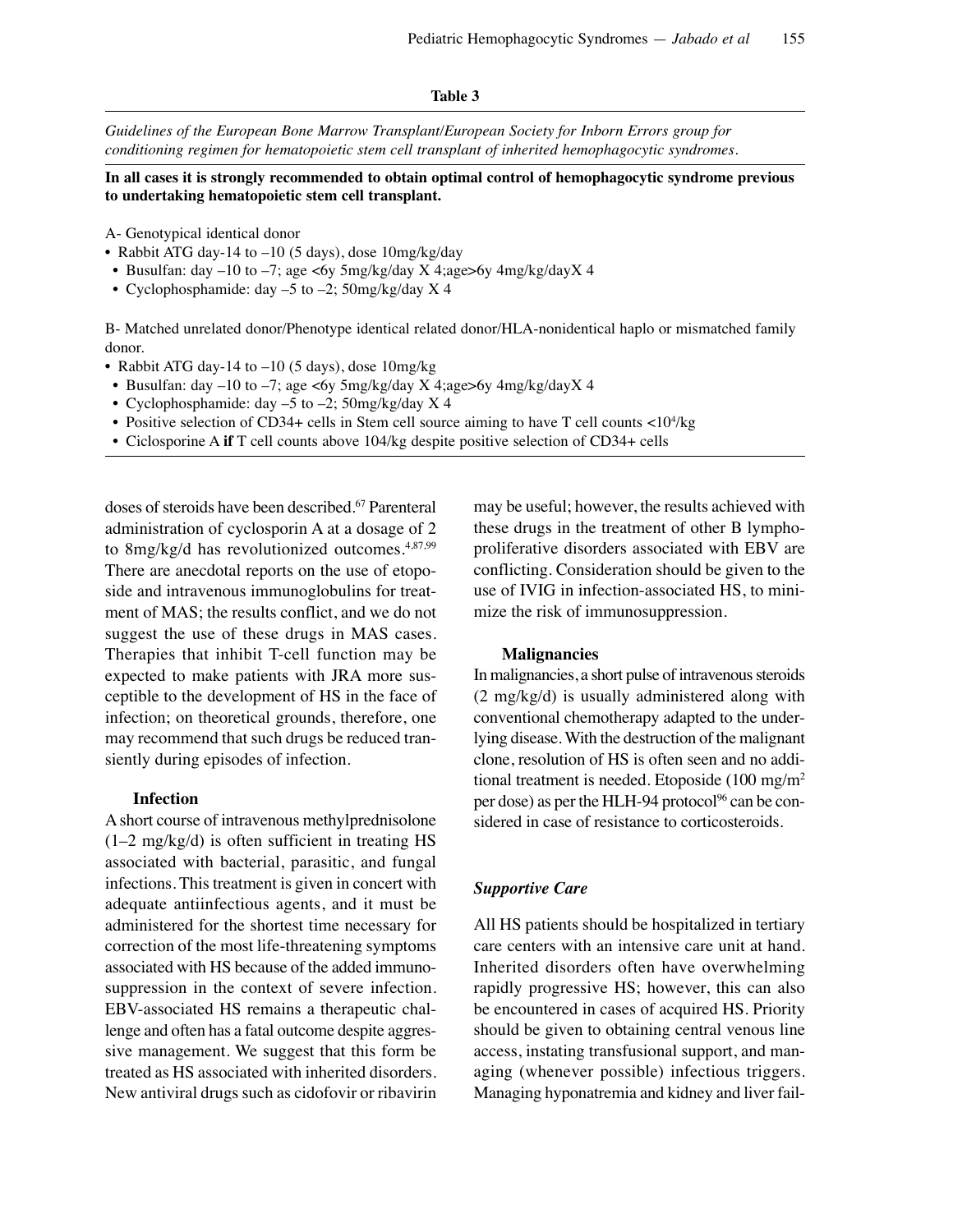ures should be ad hoc, especially because of the unavoidable use of nephrotoxic antiinfectious and immunosuppressive drugs.

## **Conclusions**

Because so many immunologic, neoplastic, genetic, and infectious disorders may be associated with hemophagocytic syndrome, the management of this syndrome clearly calls for a multidisciplinary approach among experienced clinicians, pathologists, and microbiologists to define the diagnosis and the precipitating or underlying illnesses. Another big challenge is to characterize, on a molecular level, yet-unknown genes responsible for diseases such as familial hemophagocytic lymphohistiocytosis and X-linked lymphoproliferative syndrome. This should also improve the understanding of the fine regulation of T-cell responses, an area of major therapeutic impact.

#### **Acknowledgement**

The authors wish to acknowledge Dr. Alain Fischer, who initiated and furthered a substantial number of these studies.

## **References**

- 1. Scott R, Robb-Smith A. Histiocytic medullary reticulosis. Lancet 1939;2:194–8.
- 2. Henter JI, Elinder G, Ost A. Diagnostic guidelines for hemophagocytic lymphohistiocytosis. The FHL Study Group of the Histiocyte Society. Semin Oncol 1991;18:29–33.
- 3. Henter JI, Elinder G. Familial hemophagocytic lymphohistiocytosis. Clinical review based on the findings in seven children. Acta Paediatr Scand 1991;80:269–77.
- 4. Mouy R, Stephan JL, Pillet P, et al. Efficacy of cyclosporine A in the treatment of macrophage activation syndrome in juvenile arthritis: report of five cases. J Pediatr 1996;129:750–4.
- 5. Stephan JL, Zeller J, Hubert P, et al. Macrophage activation syndrome and rheumatic disease in

childhood: a report of four new cases. Clin Exp Rheumatol 1993;11:451–6.

- 6. Wong KF, Hui PK, Chan JK, et al. The acute lupus hemophagocytic syndrome. Ann Intern Med 1991;114:387–90.
- 7. Kadin ME, Kamoun M, Lamberg J. Erythrophagocytic T gamma lymphoma: a clinicopathologic entity resembling malignant histiocytosis. N Engl J Med 1981;304:648–53.
- 8. Henter JI, Ehrnst A, Andersson J, Elinder G. Familial hemophagocytic lymphohistiocytosis and viral infections. Acta Paediatr 1993;82:369–72.
- 9. Browett PJ, Varcoe AR, Fraser AG, Ellis-Pegler RB. Disseminated tuberculosis complicated by the hemophagocytic syndrome. Aust N Z J Med 1988;18:79–80.
- 10. Caksen H, Akbayram S, Oner AF, et al. A case of typhoid fever associated with hemophagocytic syndrome. J Emerg Med 2003;25:321–2.
- 11. Campo E, Condom E, Miro MJ, et al. Tuberculosis-associated hemophagocytic syndrome. A systemic process. Cancer 1986;58:2640–5.
- 12. Matzner Y, Behar A, Beeri E, et al. Systemic leishmaniasis mimicking malignant histiocytosis. Cancer 1979;43:398–402.
- 13. de Saint Basile G, Fischer A. Defective cytotoxic granule-mediated cell death pathway impairs T lymphocyte homeostasis. Curr Opin Rheumatol 2003;15:436–45.
- 14. Van Parijs L, Abbas AK. Homeostasis and selftolerance in the immune system: turning lymphocytes off. Science 1998;280:243–8.
- 15. Zinkernagel RM. Localization dose and time of antigens determine immune reactivity. Semin Immunol 2000;12:163–71, 257–344.
- 16. Haddad E, Sulis ML, Jabado N, et al. Frequency and severity of central nervous system lesions in hemophagocytic lymphohistiocytosis. Blood 1997;89:794–800.
- 17. Henter JI, Elinder G. Cerebromeningeal haemophagocytic lymphohistiocytosis. Lancet 1992;339:104–7.
- 18. Henter JI, Nennesmo I. Neuropathologic findings and neurologic symptoms in twenty-three children with hemophagocytic lymphohistiocytosis. J Pediatr 1997;130:358–65.
- 19. Henter JI, Elinder G, Soder O, et al. Hypercytokinemia in familial hemophagocytic lymphohistiocytosis. Blood 1991;78:2918–22.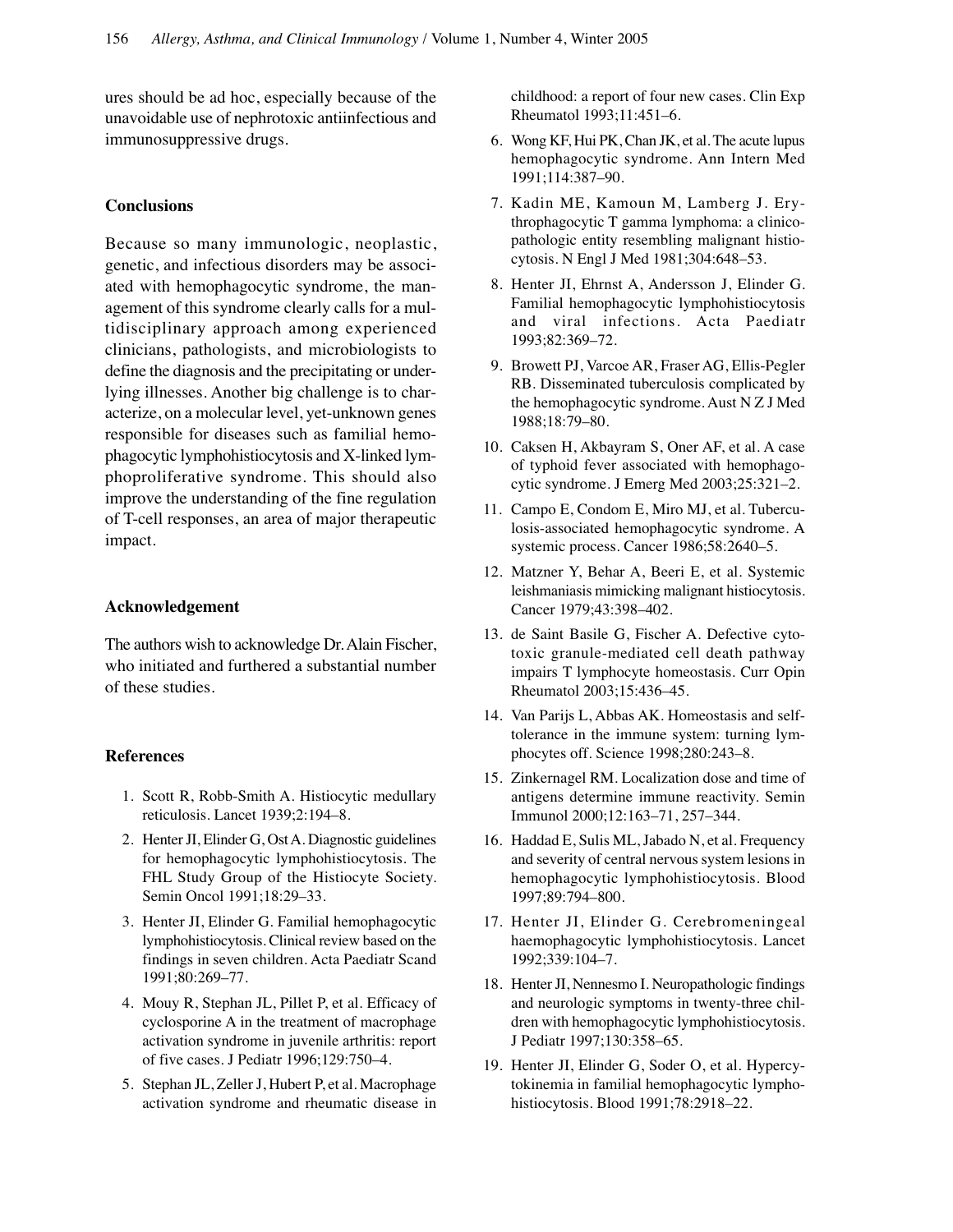- 20. Takada H, Ohga S, Mizuno Y, et al. Oversecretion of IL-18 in haemophagocytic lymphohistiocytosis: a novel marker of disease activity. Br J Haematol 1999;106:182–9.
- 21. Hasegawa D, Kojima S, Tatsumi E, et al. Elevation of the serum Fas ligand in patients with hemophagocytic syndrome and Diamond-Blackfan anemia. Blood 1998;91:2793–9.
- 22. Stepp SE, Mathew PA, Bennett M, et al. Perforin: more than just an effector molecule. Immunol Today 2000;21:254–6.
- 23. de Saint Basile G, Fischer A. The role of cytotoxicity in lymphocyte homeostasis. Curr Opin Immunol 2001;13:549–54.
- 24. Stinchcombe J, Bossi G, Griffiths GM. Linking albinism and immunity: the secrets of secretory lysosomes. Science 2004;305:55–9.
- 25. Lay JD, Tsao CJ, Chen JY, et al. Upregulation of tumor necrosis factor-alpha gene by Epstein-Barr virus and activation of macrophages in Epstein-Barr virus-infected T cells in the pathogenesis of hemophagocytic syndrome. J Clin Invest 1997;100:1969–79.
- 26. Fisman DN. Hemophagocytic syndromes and infection. Emerg Infect Dis 2000;6:601–8.
- 27. Schneider EM, Lorenz I, Muller-Rosenberger M, et al. Hemophagocytic lymphohistiocytosis is associated with deficiencies of cellular cytolysis but normal expression of transcripts relevant to killer-cell-induced apoptosis. Blood 2002;100:2891–8.
- 28. Egeler RM, Shapiro R, Loechelt B, Filipovich A. Characteristic immune abnormalities in hemophagocytic lymphohistiocytosis. J Pediatr Hematol Oncol 1996;18:340–5.
- 29. Farquhar J, Claireaux A. Familial haemophagocytic reticulosis. Arch Dis Child 1952;27:519–25.
- 30. Henter JI, Elinder G, Soder O, Ost A. Incidence in Sweden and clinical features of familial hemophagocytic lymphohistiocytosis. Diagnostic guidelines for hemophagocytic lymphohistiocytosis. The FHL Study Group of the Histiocyte Society. Acta Paediatr Scand 1991;80:428–35.
- 31. Dufourcq-Lagelouse R, Pastural E, Barrat FJ, et al. Genetic basis of hemophagocytic lymphohistiocytosis syndrome. Int J Mol Med 1999;4:127–33.
- 32. Feldmann J, Le Deist F, Ouachee-Chardin M, et al. Functional consequences of perforin gene mutations in 22 patients with familial

haemophagocytic lymphohistiocytosis. Br J Haematol 2002;117:965–72.

- 33. Jabado N, de Graeff-Meeder ER, Cavazzana-Calvo M, et al. Treatment of familial hemophagocytic lymphohistiocytosis with bone marrow transplantation from HLA genetically nonidentical donors. Blood 1997;90:4743–8.
- 34. Ohadi M, Lalloz MR, Sham P, et al. Localization of a gene for familial hemophagocytic lymphohistiocytosis at chromosome 9q21.3-22 by homozygosity mapping. Am J Hum Genet 1999;64:165–71.
- 35. Feldmann J, Callebaut I, Raposo G, et al. Munc13-4 is essential for cytolytic granules fusion and is mutated in a form of familial hemophagocytic lymphohistiocytosis (FHL3). Cell 2003;115:461–73.
- 36. Dufourcq-Lagelouse R, Jabado N, Le Deist F, et al. Linkage of familial hemophagocytic lymphohistiocytosis to 10q21-22 and evidence for heterogeneity. Am J Hum Genet 1999;64:172-9.
- 37. Stepp SE, Dufourcq-Lagelouse R, Le Deist F, et al. Perforin gene defects in familial hemophagocytic lymphohistiocytosis. Science 1999;286:1957–9.
- 38. Kogawa K, Lee SM, Villanueva J, et al. Perforin expression in cytotoxic lymphocytes from patients with hemophagocytic lymphohistiocytosis and their family members. Blood 2002;99:61–6.
- 39. Feldmann J, Le Deist F, Fischer A, de Saint Basile G. [Munc13-4 is essential for cytolytic granule fusion]. Med Sci (Paris) 2004;20:144–6.
- 40. Feldmann J, Callebaut I, Raposo G, et al. Munc13-4 is essential for cytolytic granules fusion and is mutated in a form of familial hemophagocytic lymphohistiocytosis (FHL3). Cell 2003;115:461–73.
- 41. Beguez-Cesar A. Neutropenia cronica maligna familiar con granulaciones atipicas de los leucocitos. Bol Soc Cubana Pediatr 1943:900–22.
- 42. Chediak M, Chediak B, Fleites O, Hernandez A. [Presentation of a case of Cooley's anemia in a Cuban boy; first report in Cuba.]. Bol Liga Contra Cancer Havana 1952;27:20–6.
- 43. Chediak MM. [New leukocyte anomaly of constitutional and familial character.]. Rev Hematol 1952;7:362–7.
- 44. Higashi O. Congenital abnormity of peroxidase granules; a case of congenital gigantism of per-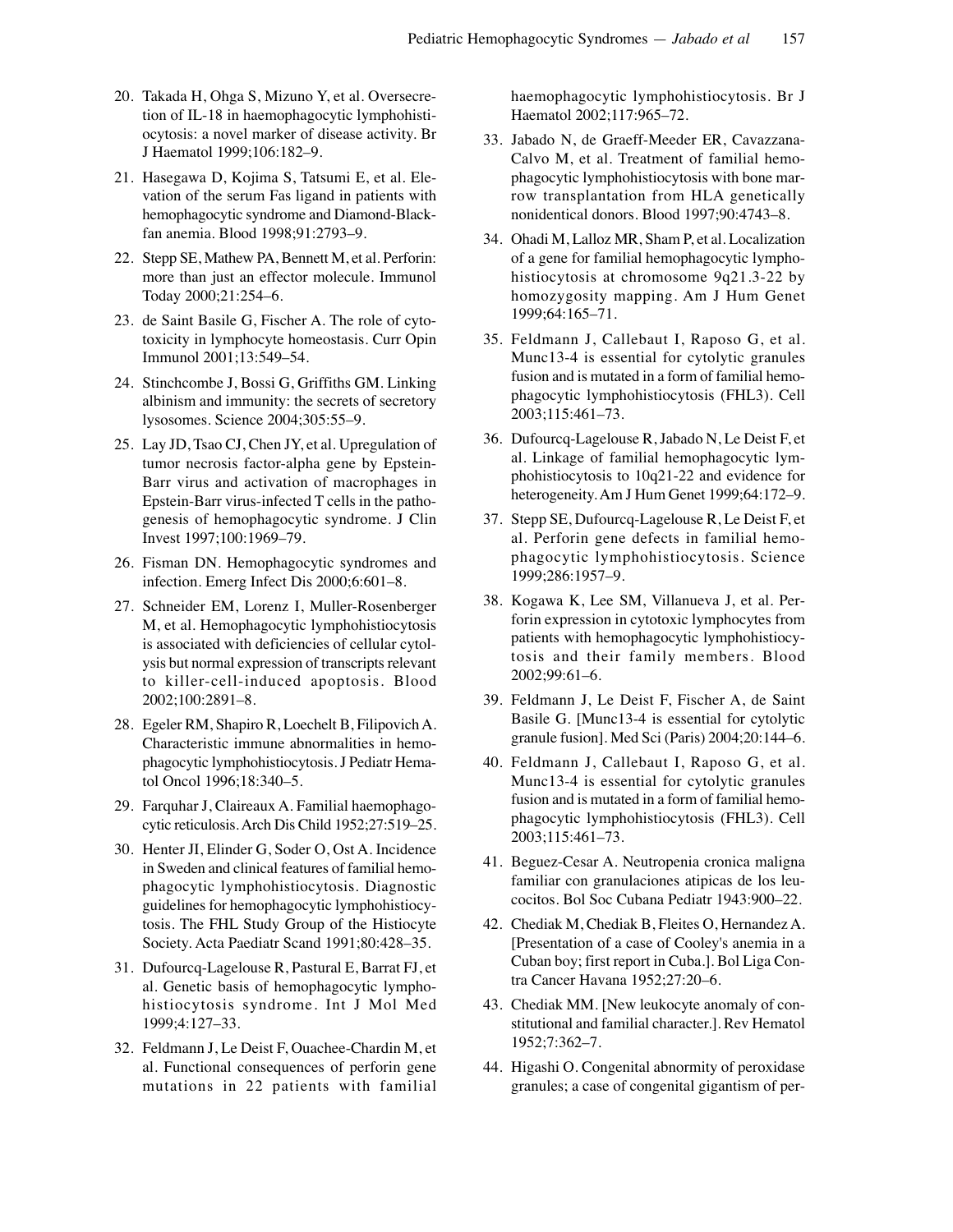oxidase granules, preliminary report. Tohoku J Exp Med 1953;58:246.

- 45. Barbosa MD, Nguyen QA, Tchernev VT, et al. Identification of the homologous beige and Chediak-Higashi syndrome genes. Nature 1996;382:262–5.
- 46. Nagle DL, Karim AM, Woolf EA, et al. Identification and mutation analysis of the complete gene for Chediak-Higashi syndrome. Nature Genet 1996;14:307–11.
- 47. Certain S, Barrat F, Pastural E, et al. Protein truncation test of LYST reveals heterogenous mutations in patients with Chediak-Higashi syndrome. Blood 2000;95:979–83.
- 48. Karim MA, Suzuki K, Fukai K, et al. Apparent genotype-phenotype correlation in childhood, adolescent, and adult Chediak-Higashi syndrome. Am J Med Genet 2002;108:16–22.
- 49. Ward DM, Griffiths GM, Stinchcombe JC, Kaplan J. Analysis of the lysosomal storage disease Chediak-Higashi syndrome. Traffic 2000;1:816–22.
- 50. Tchernev VT, Mansfield TA, Giot L, et al. The Chediak-Higashi protein interacts with SNARE complex and signal transduction proteins. Mol Med 2002;8:56–64.
- 51. Tardieu M, Lacroix C, Neven B, et al. Progressive neurological dysfunctions twenty years after allogeneic bone-marrow transplantation for Chediak-Higashi syndrome. Blood 2005;106:40–2.
- 52. Griscelli C, Durandy A, Guy-Grand D, et al. A syndrome associating partial albinism and immunodeficiency. Am J Med 1978;65:691–702.
- 53. Klein C, Philippe N, Le Deist F, et al. Partial albinism with immunodeficiency (Griscelli syndrome). J Pediatr 1994;125(6 Pt 1):886–95.
- 54. Pastural E, Barrat FJ, Dufourcq-Lagelouse R, et al. Griscelli disease maps to chromosome 15q21 and is associated with mutations in the myosin-Va gene. Nat Genet 1997;16:289–92.
- 55. Menasche G, Pastural E, Feldmann J, et al. Mutations in RAB27A cause Griscelli syndrome associated with haemophagocytic syndrome. Nat Genet 2000;25:173–6.
- 56. Menasche G, Ho CH, Sanal O, et al. Griscelli syndrome restricted to hypopigmentation results from a melanophilin defect (GS3) or a MYO5A F-exon deletion (GS1). J Clin Invest 2003;112:450–6.
- 57. Purtilo DT, Cassel CK, Yang JP, Harper R. X-linked recessive progressive combined variable immunodeficiency (Duncan's disease). Lancet 1975;1:935–40.
- 58. Chen R, Relouzat F, Roncagalli R, et al. Molecular dissection of 2B4 signaling: implications for signal transduction by SLAM-related receptors. Mol Cell Biol 2004;24:5144–56.
- 59. Engel P, Eck MJ, Terhorst C. The SAP and SLAM families in immune responses and X-linked lymphoproliferative disease. Nat Rev Immunol 2003;3:813–21.
- 60. Chan B, Lanyi A, Song HK, et al. SAP couples Fyn to SLAM immune receptors. Nat Cell Biol 2003;5:155–60.
- 61. Moretta A, Bottino C, Vitale M, et al. Activating receptors and coreceptors involved in human natural killer cell-mediated cytolysis. Annu Rev Immunol 2001;19:197–223.
- 62. Parolini S, Bottino C, Falco M, et al. X-linked lymphoproliferative disease. 2B4 molecules displaying inhibitory rather than activating function are responsible for the inability of natural killer cells to kill Epstein-Barr virus-infected cells. J Exp Med 2000;192:337–46.
- 63. Tangye SG, Cherwinski H, Lanier LL, Phillips JH. 2B4-mediated activation of human natural killer cells. Mol Immunol 2000;37:493–501.
- 64. Tangye SG, Phillips JH, Lanier LL, Nichols KE. Functional requirement for SAP in 2B4-mediated activation of human natural killer cells as revealed by the X-linked lymphoproliferative syndrome. J Immunol 2000;165:2932–6.
- 65. Silverman ED, Miller JJ 3rd, Bernstein B, Shafai T. Consumption coagulopathy associated with systemic juvenile rheumatoid arthritis. J Pediatr 1983;103:872–6.
- 66. Hadchouel M, Prieur AM, Griscelli C. Acute hemorrhagic, hepatic, and neurologic manifestations in juvenile rheumatoid arthritis: possible relationship to drugs or infection. J Pediatr 1985;106:561–6.
- 67. Grom AA. Macrophage activation syndrome and reactive hemophagocytic lymphohistiocytosis: the same entities? Curr Opin Rheumatol 2003;15:587–90.
- 68. Grom AA, Villanueva J, Lee S, et al. Natural killer cell dysfunction in patients with systemic-onset juvenile rheumatoid arthritis and macrophage activation syndrome. J Pediatr 2003;142:292–6.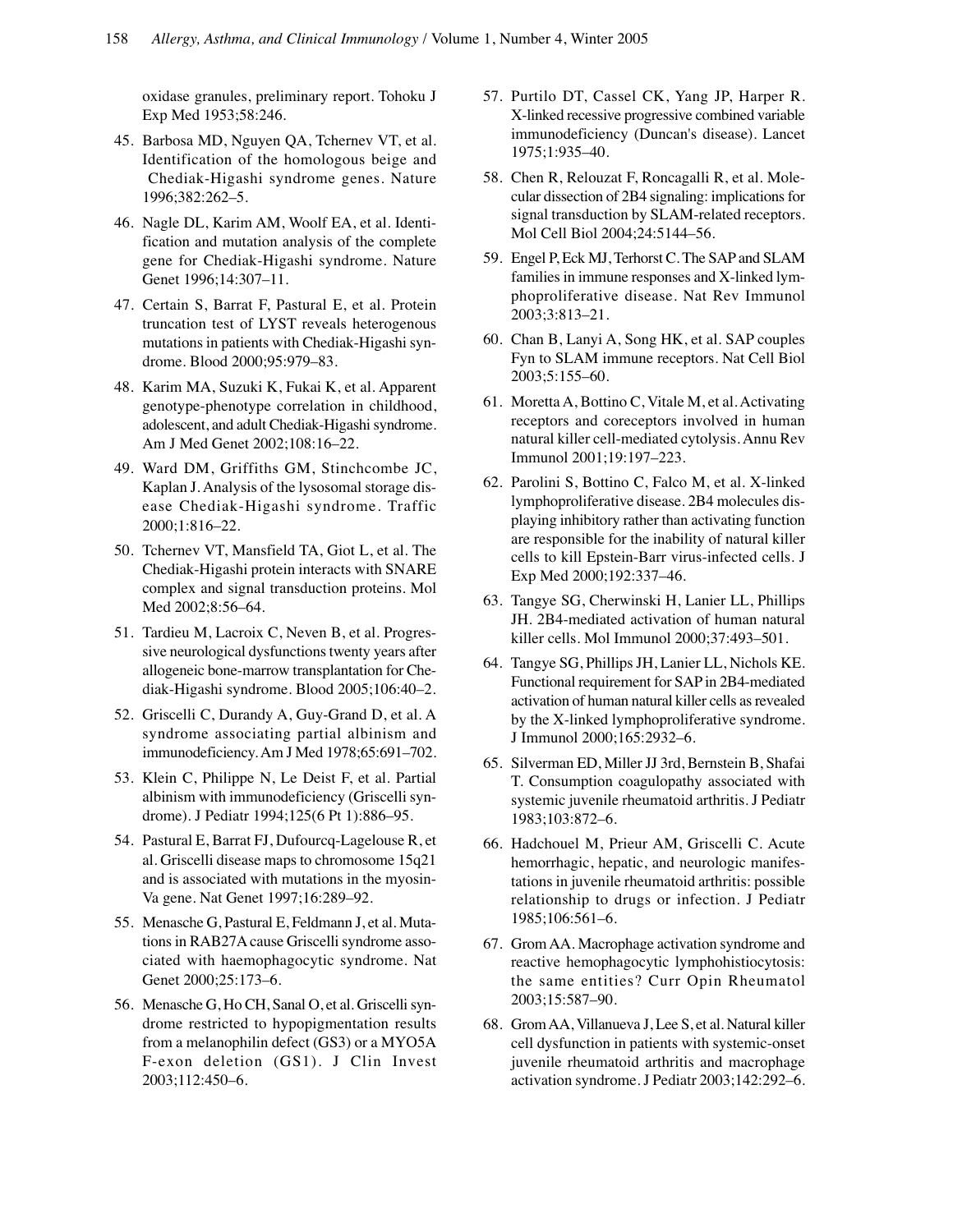- 69. Grom AA. Natural killer cell dysfunction: a common pathway in systemic-onset juvenile rheumatoid arthritis, macrophage activation syndrome, and hemophagocytic lymphohistiocytosis? Arthritis Rheum 2004;50:689–98.
- 70. Normand N, Lehamn T, Elkon K, Onel K. Lower expression of perforin in CD8+ T cells in patients with systemic onset juvenile rheumatoid arthritis [abstract]. Arthritis Rheum 2000;Suppl:S472.
- 71. Takei M, Ishiwata T, Mitamura K, et al. Decreased expression of signaling lymphocytic-activation molecule-associated protein (SAP) transcripts in T cells from patients with rheumatoid arthritis. Int Immunol 2001;13:559–65.
- 72. Risdall RJ, McKenna RW, Nesbit ME, et al. Virus-associated hemophagocytic syndrome: a benign histiocytic proliferation distinct from malignant histiocytosis. Cancer 1979;44:993–1002.
- 73. Abdelkefi A, Ben Othman T, Torjman L, et al. Plasmodium falciparum causing hemophagocytic syndrome after allogeneic blood stem cell transplantation. Hematol J 2004;5:449–50.
- 74. Albrecht H, Schafer H, Stellbrink HJ, Greten H. Epstein-Barr virus–associated hemophagocytic syndrome. A cause of fever of unknown origin in human immunodeficiency virus infection. Arch Pathol Lab Med 1997;121:853–8.
- 75. Auerbach M, Haubenstock A, Soloman G. Systemic babesiosis. Another cause of the hemophagocytic syndrome. Am J Med 1986;80:301–3.
- 76. Babu TG, Boctor D, Davey A, et al. Cytomegalovirus-associated hemophagocytic syndrome in a child with Crohn disease receiving azathioprine. J Pediatr Gastroenterol Nutr 2004;39:418–21.
- 77. Banno S, Matsumoto Y, Sugiura Y, Ueda R. [Human parvovirus B19 infection mimicking systemic lupus erythematosus: case report]. Ryumachi 1997;37:581–6.
- 78. Baraldes MA, Domingo P, Gonzalez MJ, et al. Tuberculosis-associated hemophagocytic syndrome in patients with acquired immunodeficiency syndrome. Arch Intern Med 1998;158:194–5.
- 79. Bell MD, Wright RK. Fatal virus-associated hemophagocytic syndrome in a young adult producing nontraumatic splenic rupture. J Forensic Sci 1992;37:1407–17.
- 80. Bird G, Peel D, McCarthy K, Williams H. Epstein-Barr virus induced virus-associated

hemophagocytic syndrome and monoclonal TCRbeta rearrangement: a case report. Hematol Oncol 1997;15:47–52.

- 81. Blanche P, Robert F, Dupouy-Camet J, Sicard D. Toxoplasmosis-associated hemophagocytic syndrome in a patient with AIDS: diagnosis by the polymerase chain reaction. Clin Infect Dis 1994;19:989–90.
- 82. Boruchoff SE, Woda BA, Pihan GA, et al. Parvovirus B19-associated hemophagocytic syndrome. Arch Intern Med 1990;150:897–9.
- 83. Cantero-Hinojosa J, Diez-Ruiz A, Santos-Perez JL et al. Lyme disease associated with hemophagocytic syndrome. Clin Investig 1993;71:620.
- 84. Chim CS, Fong CY, Ma SK, et al. Reactive hemophagocytic syndrome associated with Penicillium marneffei infection. Am J Med 1998;104:196–7.
- 85. Chien YH, Lee PI, Huang LM, et al. Typhoid fever presenting as infection-associated hemophagocytic syndrome: report of one case. Acta Paediatr Taiwan 1999;40:339–40.
- 86. Chien CC, Chiou TJ, Lee MY, et al. Tuberculosis-associated hemophagocytic syndrome in a hemodialysis patient with protracted fever. Int J Hematol 2004;79:334–6.
- 87. Real E, Gomez A, Alcaraz MJ, et al. Fulminant hemophagocytic syndrome as presenting feature of T-cell lymphoma and Epstein-Barr virus infection. Haematologica 2000;85:439–40.
- 88. Ravelli A. Macrophage activation syndrome. Curr Opin Rheumatol 2002;14:548–52.
- 89. Takasaki N, Kaneko Y, Maseki N, et al. Hemophagocytic syndrome complicating T-cell acute lymphoblastic leukemia with a novel  $t(11;14)(p15;q11)$  chromosome translocation. Cancer 1987;59:424–8.
- 90. Janka G, Imashuku S, Elinder G, et al. Infectionand malignancy-associated hemophagocytic syndromes. Secondary hemophagocytic lymphohistiocytosis. Hematol Oncol Clin North Am 1998;12:435–44.
- 91. Su IJ, Hsu YH, Lin MT, et al. Epstein-Barr viruscontaining T-cell lymphoma presents with hemophagocytic syndrome mimicking malignant histiocytosis. Cancer 1993;72:2019–27.
- 92. Su IJ, Wang CH, Cheng AL, Chen RL. Hemophagocytic syndrome in Epstein-Barr virusassociated T-lymphoproliferative disorders: